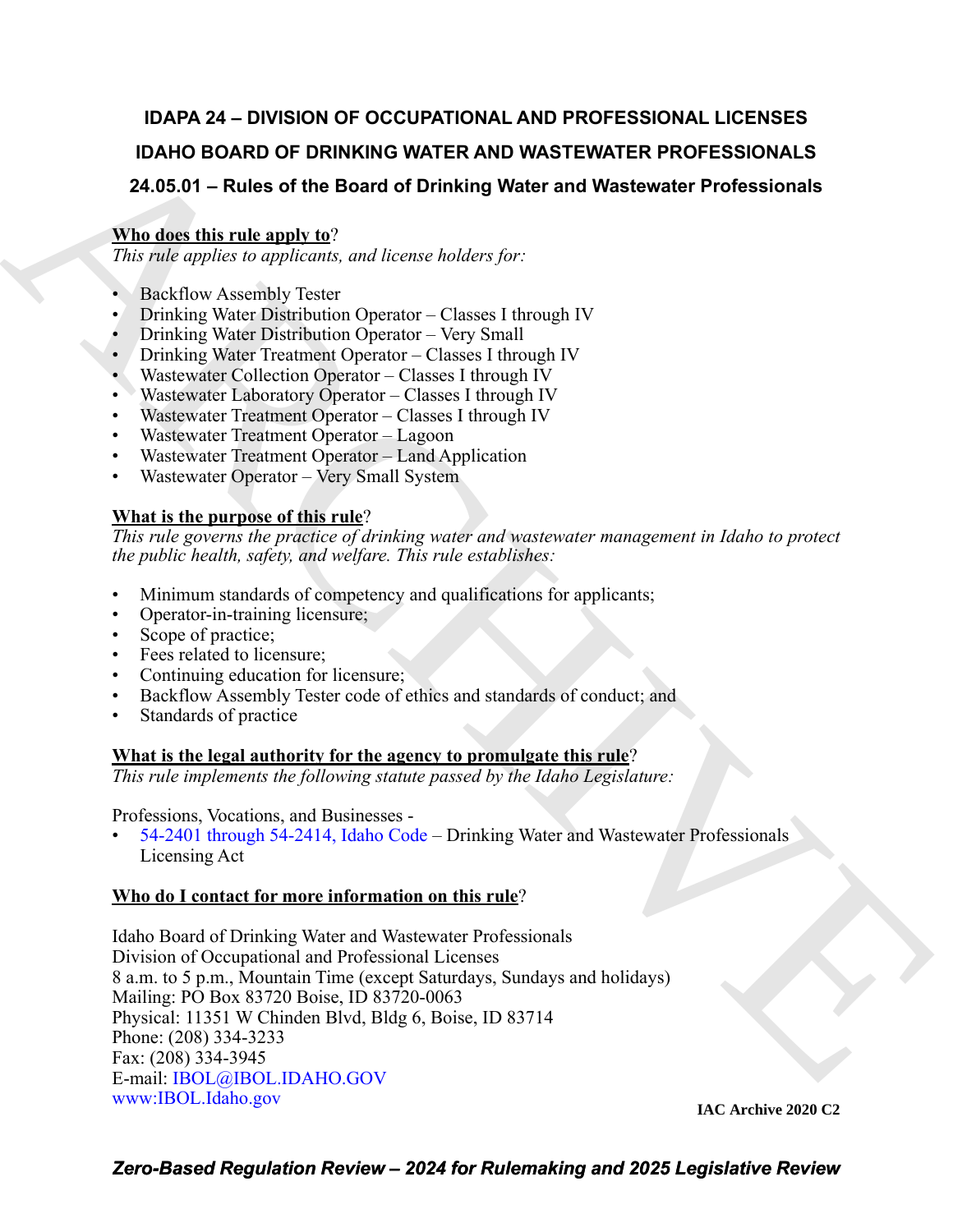# **Table of Contents**

| 24.05.01 – Rules of the Board of Drinking Water and Wastewater Professionals |  |
|------------------------------------------------------------------------------|--|
|                                                                              |  |
|                                                                              |  |
|                                                                              |  |
|                                                                              |  |
|                                                                              |  |
|                                                                              |  |
|                                                                              |  |
|                                                                              |  |
|                                                                              |  |
|                                                                              |  |
|                                                                              |  |
|                                                                              |  |
|                                                                              |  |
|                                                                              |  |
|                                                                              |  |
|                                                                              |  |
|                                                                              |  |
|                                                                              |  |
|                                                                              |  |
|                                                                              |  |
|                                                                              |  |
| 320. Requirements For A Very Small Wastewater System License.  8             |  |
|                                                                              |  |
| 325. Requirements For Class I Restricted Water Or Wastewater License.  8     |  |
|                                                                              |  |
|                                                                              |  |
|                                                                              |  |
|                                                                              |  |
|                                                                              |  |
|                                                                              |  |
|                                                                              |  |
|                                                                              |  |
|                                                                              |  |
|                                                                              |  |
|                                                                              |  |
|                                                                              |  |
|                                                                              |  |
|                                                                              |  |
| 360. Requirements For Wastewater Laboratory Analyst License.  10             |  |
|                                                                              |  |
|                                                                              |  |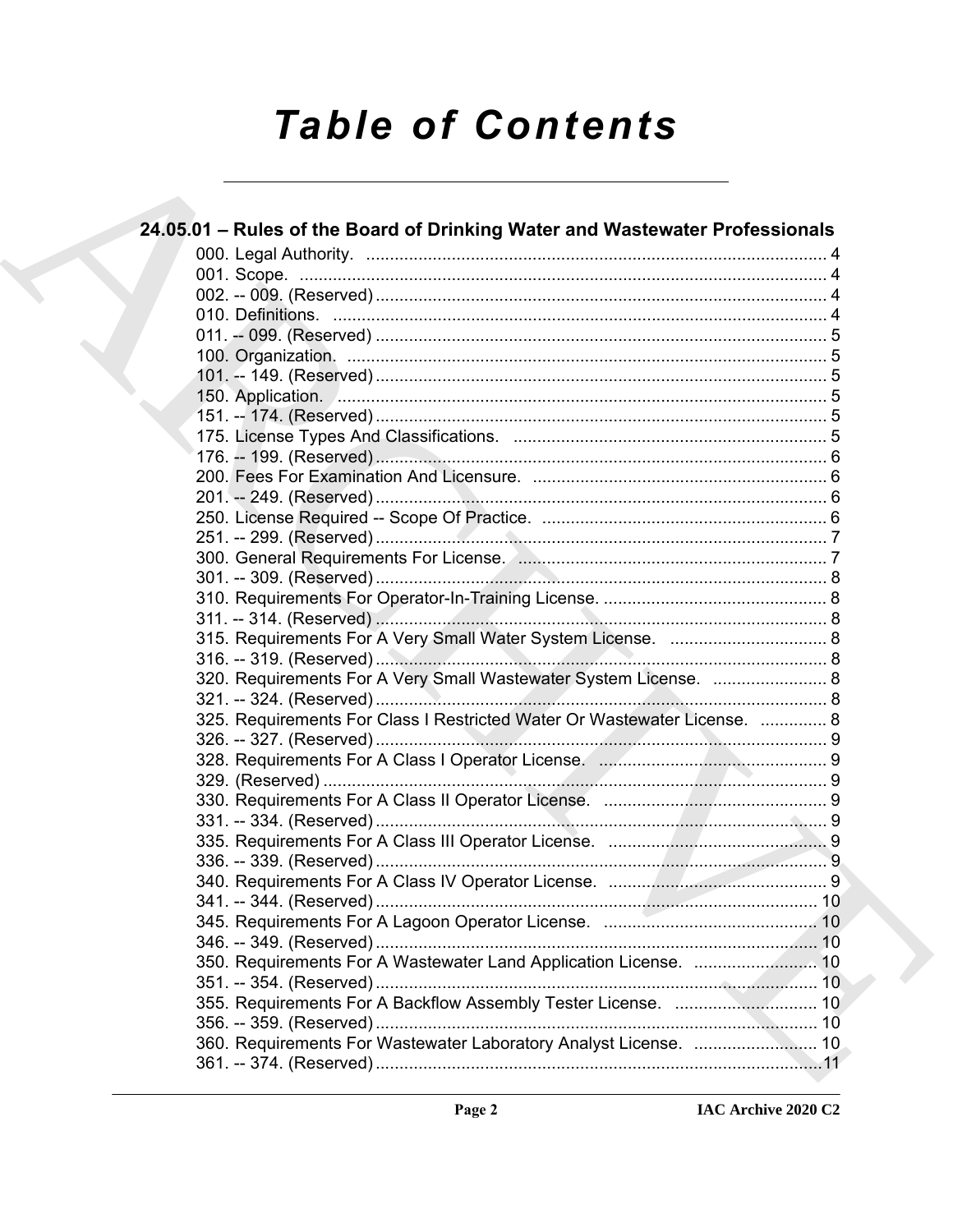### Table of Contents (cont'd)

| 650. Backflow Assembly Tester Code Of Ethics And Standards Of Conduct.  15 |  |
|----------------------------------------------------------------------------|--|
|                                                                            |  |
|                                                                            |  |
|                                                                            |  |
|                                                                            |  |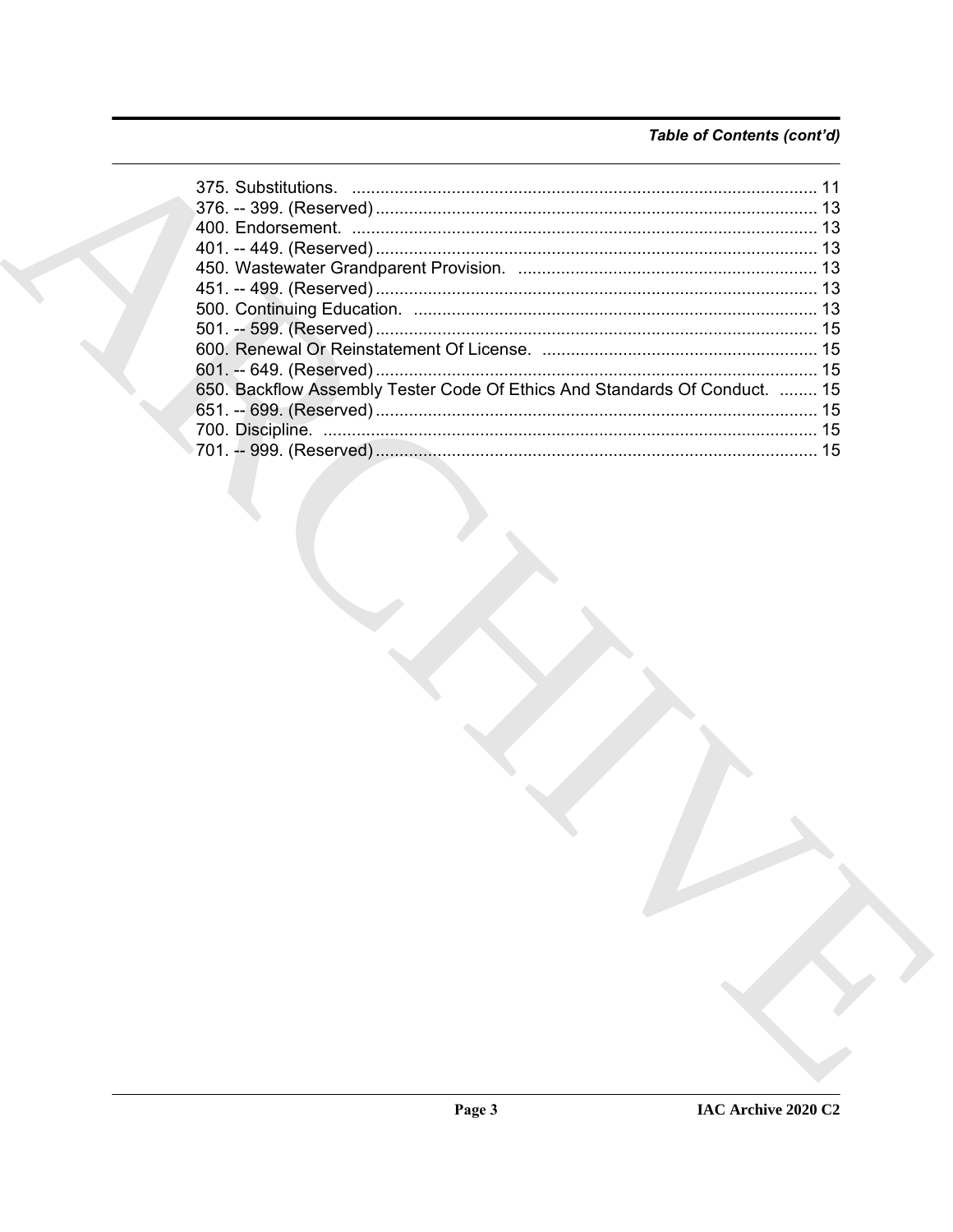#### <span id="page-3-0"></span>**24.05.01 – RULES OF THE BOARD OF DRINKING WATER AND WASTEWATER PROFESSIONALS**

#### <span id="page-3-19"></span><span id="page-3-1"></span>**000. LEGAL AUTHORITY.**

These rules are promulgated pursuant to Section 54-2406, Idaho Code. (7-1-21)T

<span id="page-3-20"></span><span id="page-3-2"></span>**001. SCOPE.**

These rules govern the practice of drinking water operators, wastewater operators, and backflow assembly testers.  $(7-1-21)T$ 

<span id="page-3-3"></span>**002. -- 009. (RESERVED)**

#### <span id="page-3-5"></span><span id="page-3-4"></span>**010. DEFINITIONS.**

**01. Class I Restricted License**. Class I restricted license means a water or wastewater license associated with a specific class I system. A restricted license is available for water distribution or treatment or for wastewater collection or treatment. A restricted license is not transferable and does not qualify for endorsement.

 $(7-1-21)T$ 

#### <span id="page-3-8"></span><span id="page-3-7"></span><span id="page-3-6"></span>**02. DEQ**. The Idaho Department of Environmental Quality.  $(7-1-21)T$

**03. Direct Supervision**. Supervision in a way that will ensure the proper operation and maintenance of the public drinking water or public wastewater system. Supervision shall include, but not be limited to, providing written, hands-on, or oral instruction as well as verification that the instructions are being completed. The supervisor has an active on-site or on-call presence at the specific facility. (7-1-21)T

**04. Endorsement**. Endorsement (often referred to as "reciprocity") is that process by which a person in another jurisdiction may apply for a license in Idaho. (7-1-21) licensed in another jurisdiction may apply for a license in Idaho.

<span id="page-3-12"></span><span id="page-3-11"></span><span id="page-3-10"></span><span id="page-3-9"></span>**05. EPA**. The United States Environmental Protection Agency. (7-1-21)T

**06. Experience**. One (1) year of experience is based upon a minimum of one thousand six hundred 600) worked. (7-1-21) hours  $(1,600)$  worked.

**07. On-Site Operating Experience**. On-site operating experience means experience obtained while physically present at the location of the system. (7-1-21)T

<span id="page-3-13"></span>**08. Operating Personnel**. Operating personnel means any person who is employed, retained, or appointed to conduct the tasks associated with the day-to-day operation and maintenance of a public drinking water system or a public wastewater system. Operating personnel shall include every person making system control or system integrity decisions about water quantity or water quality that may affect public health. (7-1-21)T

<span id="page-3-14"></span>Person. A human being, municipality, or other governmental or political subdivision or other public agency, or public or private corporation, any partnership, firm, association, or other organization, any receiver, trustee, assignee, agent or other legal representative of the foregoing or other legal entity. (7-1-21)T

<span id="page-3-15"></span>**10. Responsible Charge Operator**. An operator of a public drinking water system or wastewater system, designated by the system owner, who holds a valid license at a class equal to or greater than the drinking water system or wastewater classification, who is in responsible charge of the public drinking water system or the wastewater system.  $(7-1-21)$ T

<span id="page-3-17"></span><span id="page-3-16"></span>**11. Substitute or Back-Up Responsible Charge Operator**. An operator of a public drinking water or wastewater system who holds a valid license at a class equal to or greater than the drinking water or wastewater system classification, designated by the system owner to replace and to perform the duties of the responsible charge operator when the responsible charge operator is not available or accessible. (7-1-21) operator when the responsible charge operator is not available or accessible.

Here shows promote or the state of the state of the state of the state of the state of the state of the state of the state of the state of the state of the state of the state of the state of the state of the state of the **12. Very Small Public Drinking Water System**. A community or non-transient non-community public water system that serves five hundred (500) persons or less and has no treatment other than disinfection or has only treatment which does not require any chemical treatment, process adjustment, backwashing or media regeneration by an operator (e.g. calcium carbonate filters, granular activated carbon filters, cartridge filters, ion exchangers).  $(7-1-21)$ exchangers).

<span id="page-3-18"></span>**13. Very Small Wastewater System**. A public wastewater system that serves five hundred (500) connections or less and includes a collection system with a system size of six (6) points or less on the Department of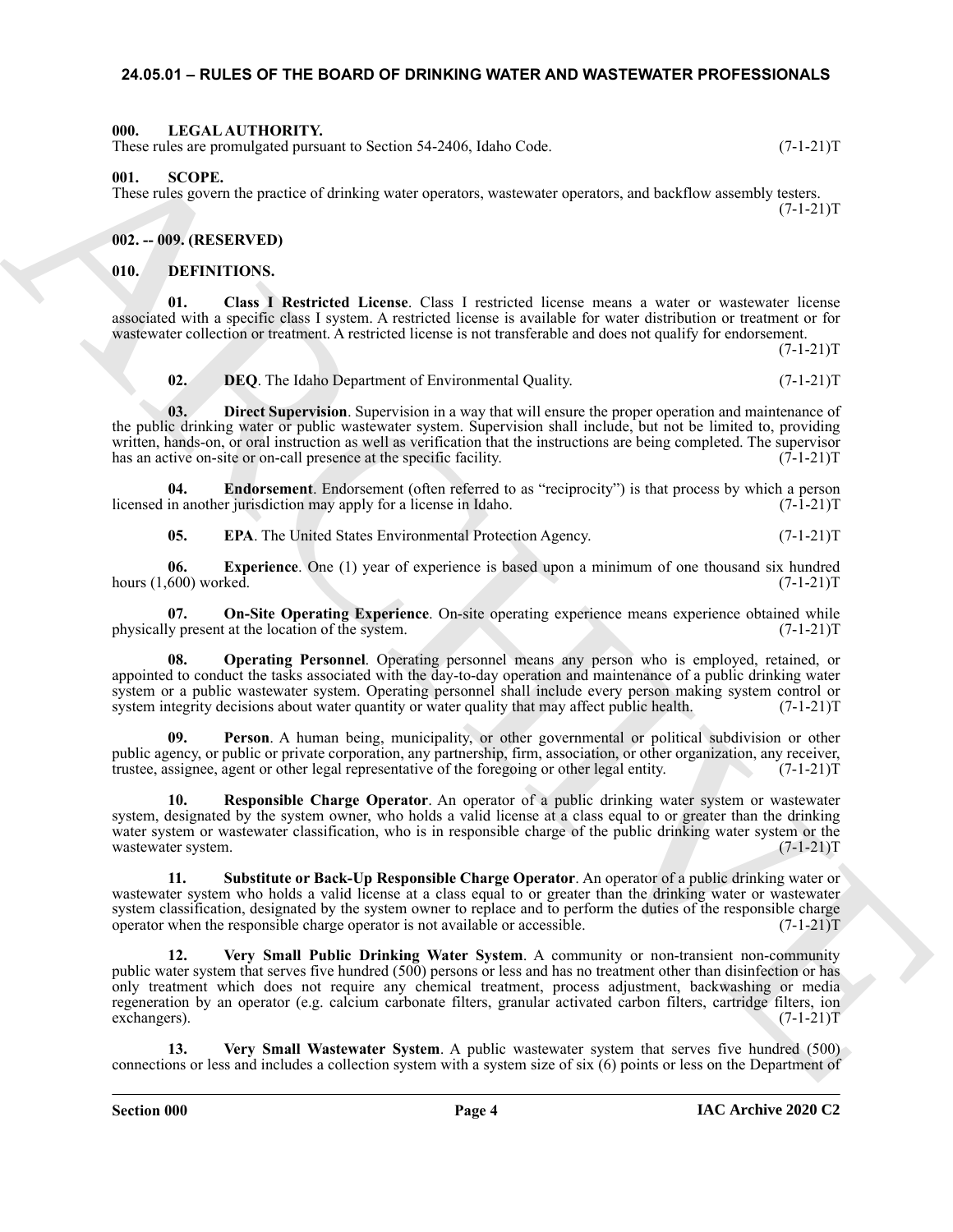## *IDAHO ADMINISTRATIVE CODE IDAPA 24.05.01 – Rules of the Board of*

|      |                           | Div. of Occupational & Professional Licenses                                                                             | <b>Drinking Water &amp; Wastewater Professionals</b>                                                                                                                                                                                                                                                                                              |             |
|------|---------------------------|--------------------------------------------------------------------------------------------------------------------------|---------------------------------------------------------------------------------------------------------------------------------------------------------------------------------------------------------------------------------------------------------------------------------------------------------------------------------------------------|-------------|
|      |                           | wastewater treatment processes:                                                                                          | Environmental Quality (DEQ) system classification rating form and is limited to only one (1) of the following                                                                                                                                                                                                                                     | $(7-1-21)T$ |
|      | a.                        | Aerated lagoons:                                                                                                         |                                                                                                                                                                                                                                                                                                                                                   | $(7-1-21)T$ |
|      | b.                        | Non-aerated lagoon(s);                                                                                                   |                                                                                                                                                                                                                                                                                                                                                   | $(7-1-21)T$ |
|      | c.                        | Primary treatment; or                                                                                                    |                                                                                                                                                                                                                                                                                                                                                   | $(7-1-21)T$ |
|      | d.                        | Primary treatment discharging to a large soil absorption system (LSAS).                                                  |                                                                                                                                                                                                                                                                                                                                                   | $(7-1-21)T$ |
|      |                           | 011. -- 099. (RESERVED)                                                                                                  |                                                                                                                                                                                                                                                                                                                                                   |             |
| 100. |                           | ORGANIZATION.<br>of the office immediately upon such selection.                                                          | At the first meeting of each fiscal year, the Board shall elect from its members a Chairman, who shall assume the duty                                                                                                                                                                                                                            | $(7-1-21)T$ |
|      |                           | 101. -- 149. (RESERVED)                                                                                                  |                                                                                                                                                                                                                                                                                                                                                   |             |
| 150. |                           | <b>APPLICATION.</b><br>not review an application until all required information is furnished and the required fees paid. | Each applicant for licensure shall submit a complete application together with the required fees. The applicant must<br>provide or facilitate the provision of any supplemental third party documents that may be required. The Board shall                                                                                                       | $(7-1-21)T$ |
|      | 01.                       | by the Board and furnished to the applicant by the Division. All applications shall include:                             | Licensure by Examination. An application shall be made on the uniform application form adopted                                                                                                                                                                                                                                                    | $(7-1-21)T$ |
|      | a.                        | Documentation of having met the appropriate educational requirement;                                                     |                                                                                                                                                                                                                                                                                                                                                   | $(7-1-21)T$ |
|      | b.                        | under whose supervision the work was performed.                                                                          | Documentation of all actual applicable experience giving kind and type of work done, together with<br>dates of employment, and verification by affidavit of the most current applicable experience, signed by the person                                                                                                                          | $(7-1-21)T$ |
|      | 02.                       | adopted by the Board and furnished to the applicant by the Division. All applications shall include:                     | Licensure by Endorsement. An application shall be made on the uniform application form                                                                                                                                                                                                                                                            | $(7-1-21)T$ |
|      |                           | originally issued, expiration date, and any disciplinary action imposed;                                                 | Official documentation of licensure sent to the Division directly from each regulatory authority<br>from which the applicant has obtained licensure. Such documentation shall note name, address, current status, date                                                                                                                            | $(7-1-21)T$ |
|      | b.<br>obtained licensure. |                                                                                                                          | A copy of the current regulations governing licensure in each jurisdiction from which the applicant                                                                                                                                                                                                                                               | $(7-1-21)T$ |
|      | 03.                       | category shall not be required to submit an original license fee with their application.                                 | Application Required. Applicants seeking licensure in any type or classification of licensure shall<br>submit a separate application for each type and classification of licensure being sought. Applicants holding a current<br>type and classification of license and who are seeking a classification upgrade within the same license type and | $(7-1-21)T$ |
|      |                           | 151. -- 174. (RESERVED)                                                                                                  |                                                                                                                                                                                                                                                                                                                                                   |             |
| 175. |                           | LICENSE TYPES AND CLASSIFICATIONS.                                                                                       | The Board shall issue each of the following licenses under the provisions of Chapter 24, Title 54, Idaho Code.                                                                                                                                                                                                                                    | $(7-1-21)T$ |
|      | 01.                       | <b>Drinking Water Distribution Operator.</b>                                                                             |                                                                                                                                                                                                                                                                                                                                                   | $(7-1-21)T$ |
|      |                           |                                                                                                                          |                                                                                                                                                                                                                                                                                                                                                   |             |

#### <span id="page-4-0"></span>**011. -- 099. (RESERVED)**

#### <span id="page-4-12"></span><span id="page-4-1"></span>**100. ORGANIZATION.**

#### <span id="page-4-2"></span>**101. -- 149. (RESERVED)**

#### <span id="page-4-9"></span><span id="page-4-8"></span><span id="page-4-6"></span><span id="page-4-3"></span>**150. APPLICATION.**

#### <span id="page-4-7"></span><span id="page-4-4"></span>**151. -- 174. (RESERVED)**

#### <span id="page-4-10"></span><span id="page-4-5"></span>**175. LICENSE TYPES AND CLASSIFICATIONS.**

#### <span id="page-4-11"></span>**01. Drinking Water Distribution Operator**. (7-1-21)T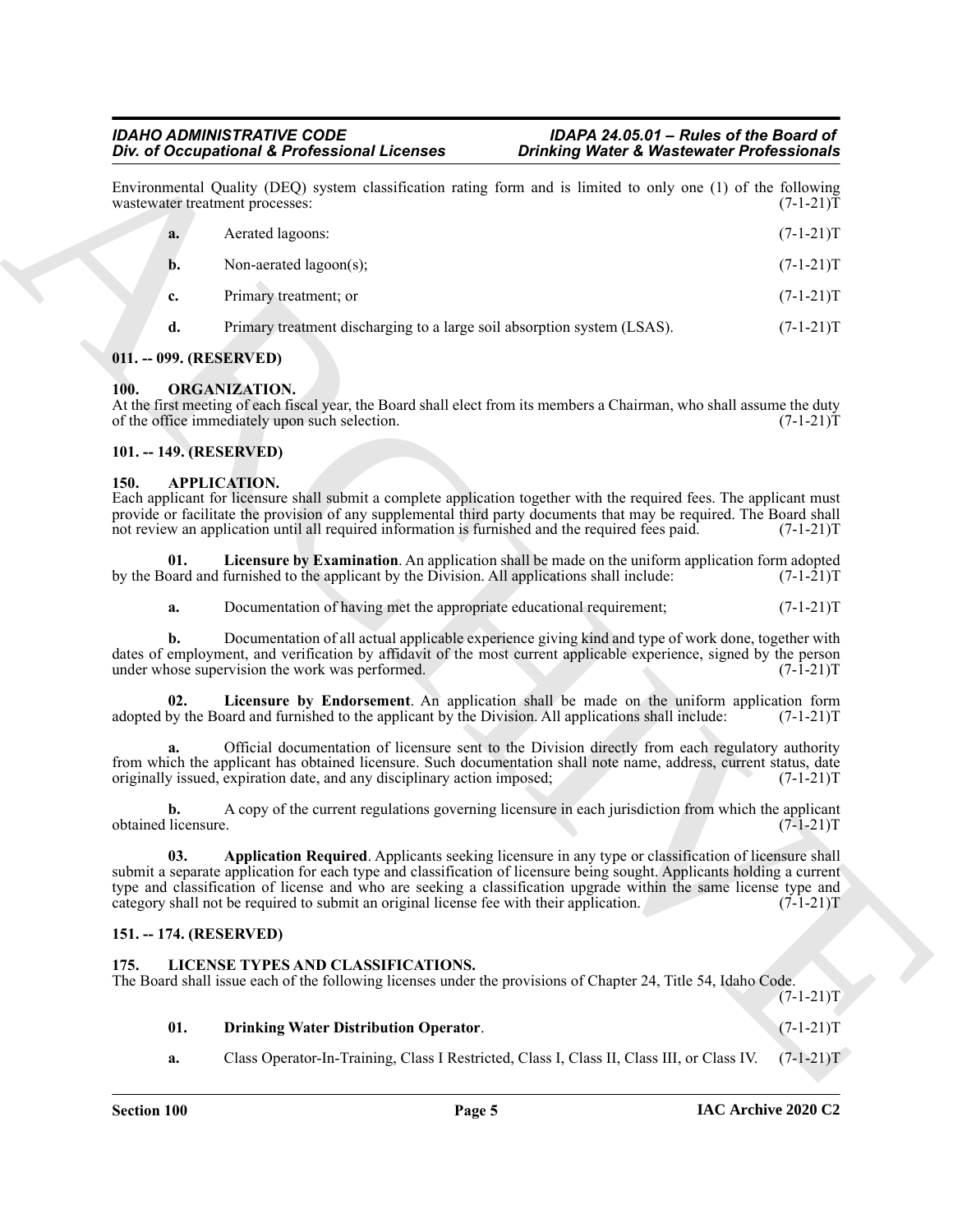<span id="page-5-12"></span><span id="page-5-8"></span>

|                         |                                                      | Div. of Occupational & Professional Licenses                                                       | <b>Drinking Water &amp; Wastewater Professionals</b> |  |
|-------------------------|------------------------------------------------------|----------------------------------------------------------------------------------------------------|------------------------------------------------------|--|
| 02.                     | <b>Drinking Water Treatment Operator.</b>            |                                                                                                    | $(7-1-21)T$                                          |  |
| a.                      |                                                      | Class Operator-In-Training, Class I Restricted, Class I, Class II, Class III, or Class IV.         | $(7-1-21)T$                                          |  |
| 03.                     | <b>Wastewater Treatment Operator.</b>                |                                                                                                    | $(7-1-21)T$                                          |  |
| a.<br>Land Application. |                                                      | Class Operator-In-Training, Lagoon, Class I Restricted, Class I, Class II, Class III, Class IV, or | $(7-1-21)T$                                          |  |
| 04.                     | <b>Wastewater Collection Operator.</b>               |                                                                                                    | $(7-1-21)T$                                          |  |
| a.                      |                                                      | Class Operator-In-Training, Class I Restricted, Class I, Class II, Class III, or Class IV.         | $(7-1-21)T$                                          |  |
| 05.                     | <b>Wastewater Laboratory Analyst.</b>                |                                                                                                    | $(7-1-21)T$                                          |  |
| a.                      | Class I, Class II, Class III, or Class IV.           |                                                                                                    | $(7-1-21)T$                                          |  |
| 06.                     | <b>Backflow Assembly Tester.</b>                     |                                                                                                    | $(7-1-21)T$                                          |  |
| 07.                     | <b>Drinking Water Very Small System Operator.</b>    |                                                                                                    | $(7-1-21)T$                                          |  |
| 08.                     | <b>Wastewater Very Small System Operator.</b>        |                                                                                                    | $(7-1-21)T$                                          |  |
|                         | Application and examination fees are non-refundable. |                                                                                                    |                                                      |  |
|                         |                                                      | <b>AMOUNT</b>                                                                                      |                                                      |  |
|                         | <b>FEE TYPE</b>                                      | (Not to Exceed)                                                                                    |                                                      |  |
|                         | Application                                          | \$25                                                                                               |                                                      |  |
|                         | Examination<br>Endorsement                           | Amount set by examination provider<br>\$30                                                         |                                                      |  |
|                         | <b>Original License</b>                              | \$30                                                                                               |                                                      |  |
|                         | Annual renewal                                       | \$30                                                                                               |                                                      |  |
|                         | Reinstatement                                        | As provided in Section 67-2614, Idaho Code                                                         |                                                      |  |
|                         |                                                      |                                                                                                    | $(7-1-21)T$                                          |  |
| 201. -- 249. (RESERVED) | LICENSE REQUIRED - SCOPE OF PRACTICE.                |                                                                                                    |                                                      |  |

#### <span id="page-5-13"></span><span id="page-5-11"></span><span id="page-5-10"></span><span id="page-5-9"></span><span id="page-5-7"></span><span id="page-5-0"></span>**176. -- 199. (RESERVED)**

#### <span id="page-5-4"></span><span id="page-5-1"></span>**200. FEES FOR EXAMINATION AND LICENSURE.**

| <b>FEE TYPE</b>  | <b>AMOUNT</b><br>(Not to Exceed)           |
|------------------|--------------------------------------------|
| Application      | \$25                                       |
| Examination      | Amount set by examination provider         |
| Endorsement      | \$30                                       |
| Original License | \$30                                       |
| Annual renewal   | \$30                                       |
| Reinstatement    | As provided in Section 67-2614, Idaho Code |

#### <span id="page-5-2"></span>**201. -- 249. (RESERVED)**

#### <span id="page-5-6"></span><span id="page-5-5"></span><span id="page-5-3"></span>**250. LICENSE REQUIRED -- SCOPE OF PRACTICE.**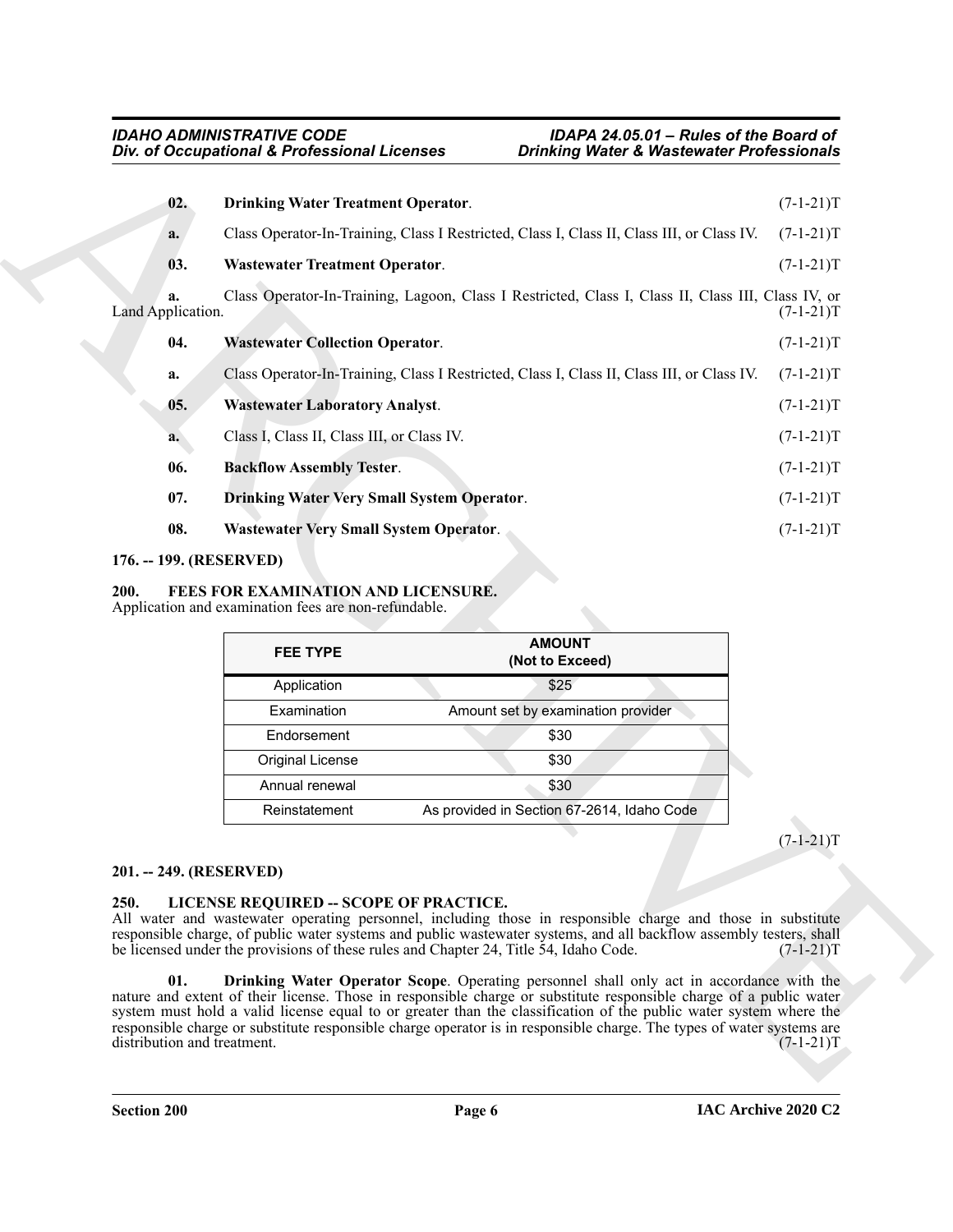#### *IDAHO ADMINISTRATIVE CODE IDAPA 24.05.01 – Rules of the Board of*  **Div. of Occupational & Professional Licenses**

<span id="page-6-9"></span>**02. Wastewater Operator Scope**. Operating personnel shall only act in accordance with the nature and extent of their license. Those in responsible charge or substitute responsible charge of a public wastewater system shall hold a valid license equal to or greater than the classification of the public wastewater system where the responsible charge or substitute responsible charge operator is in responsible charge. The types of wastewater systems are collection, laboratory analyst, and treatment. (7-1-21)T

<span id="page-6-7"></span>**03.** Backflow Assembly Tester. Individuals licensed as backflow assembly testers may inspect and flow prevention assemblies as defined in Title 54, Chapter 24, Idaho Code. (7-1-21) test backflow prevention assemblies as defined in Title 54, Chapter 24, Idaho Code.

<span id="page-6-8"></span>**Operator-in-Training**. Operators-in-training shall practice only under the direct supervision of a licensed operator of a type, category, and classification higher than operator-in-training. No operator-in-training shall accept or perform the designated responsible charge duties at any system. (7-1-21) accept or perform the designated responsible charge duties at any system.

#### <span id="page-6-0"></span>**251. -- 299. (RESERVED)**

#### <span id="page-6-2"></span><span id="page-6-1"></span>**300. GENERAL REQUIREMENTS FOR LICENSE.**

Applicants shall submit an application together with the required fees and such documentation as is required.  $(7-1-21)T$ 

<span id="page-6-5"></span>**01. Examination Requirement**. Applicants must pass a written examination for each individual ation in each type of licensure with a minimum score of seventy percent (70%). (7-1-21) classification in each type of licensure with a minimum score of seventy percent (70%).

**a.** The examination will reflect different levels of knowledge, ability and judgment required for the established license type and class. The Board will administer examinations at such times and places as the Board may determine. (7-1-21)T

**b.** The examination for all types and classes of licensure shall be validated and provided by the Association of Boards of Certification (ABC). The American Backflow Prevention Association (ABPA) backflow assembly tester examination is also approved for backflow assembly tester licensure. (7-1-21)T assembly tester examination is also approved for backflow assembly tester licensure.

**c.** Applicants who fail an examination must make application to retake the same type and class tion and pay the required examination fees prior to retaking the examination. (7-1-21) examination and pay the required examination fees prior to retaking the examination.

**d.** Applicants must take and pass the examination within one (1) year of application approval. After vear a new application and applicable fees must be submitted. (7-1-21) one (1) year a new application and applicable fees must be submitted.

<span id="page-6-4"></span>**Education Requirements**. Documentation must be provided showing proof of education required vel of license being sought. (7-1-21)T for the type and level of license being sought.

<span id="page-6-6"></span><span id="page-6-3"></span>**03. Experience Requirement**. Only actual verified on-site operating experience at a treatment, distribution or collection system will be acceptable except as may be allowed by substitution as set forth in these rules. Experience as a laboratory analyst can be counted as wastewater operating experience for up to one-half (1/2) of the wastewater operating experience requirement but cannot be counted as responsible charge experience. Experience as a wastewater operator can be counted as laboratory analyst experience for up to one-half (1/2) of the laboratory analyst experience. Applicants shall not receive more than one (1) year of experience for hours worked in excess of one thousand six hundred (1,600) hours in a calendar year unless specifically approved by the Board based upon documentation submitted by the Applicant. (7-1-21)T

Doe of Oceanomia K Portugalisation (Control de Romanomia) (Control de Romanomia en Statistica)<br>
and many control de Romanomia en Statistica (Control de Romanomia en Statistica)<br>
and many control de Romanomia en Statistica **04. Apprenticeship Program**. The Board may approve Apprenticeship Programs that are designed to provide either experience or experience and education for individuals seeking licensure in Idaho as an Operator-In-Training, or a Class I, II or III Water or Wastewater Operator. A basic Apprenticeship Program is designed to provide hands on experience and education related to the operation of Class I and II facilities. An advanced Apprenticeship Program is designed to provide hands on experience and education related to Class III facilities. All approved Apprenticeship Programs shall be registered with the U.S. Department of Labor, Office of Apprenticeship, meet the Standards of Apprenticeship developed by the U.S. Department of Labor and meet the intent of these rules regarding the education and experience necessary for Operator-In-Training, Class I, II and III licensure. Sponsors of Apprenticeship Programs shall seek Board approval by application along with all supporting documentation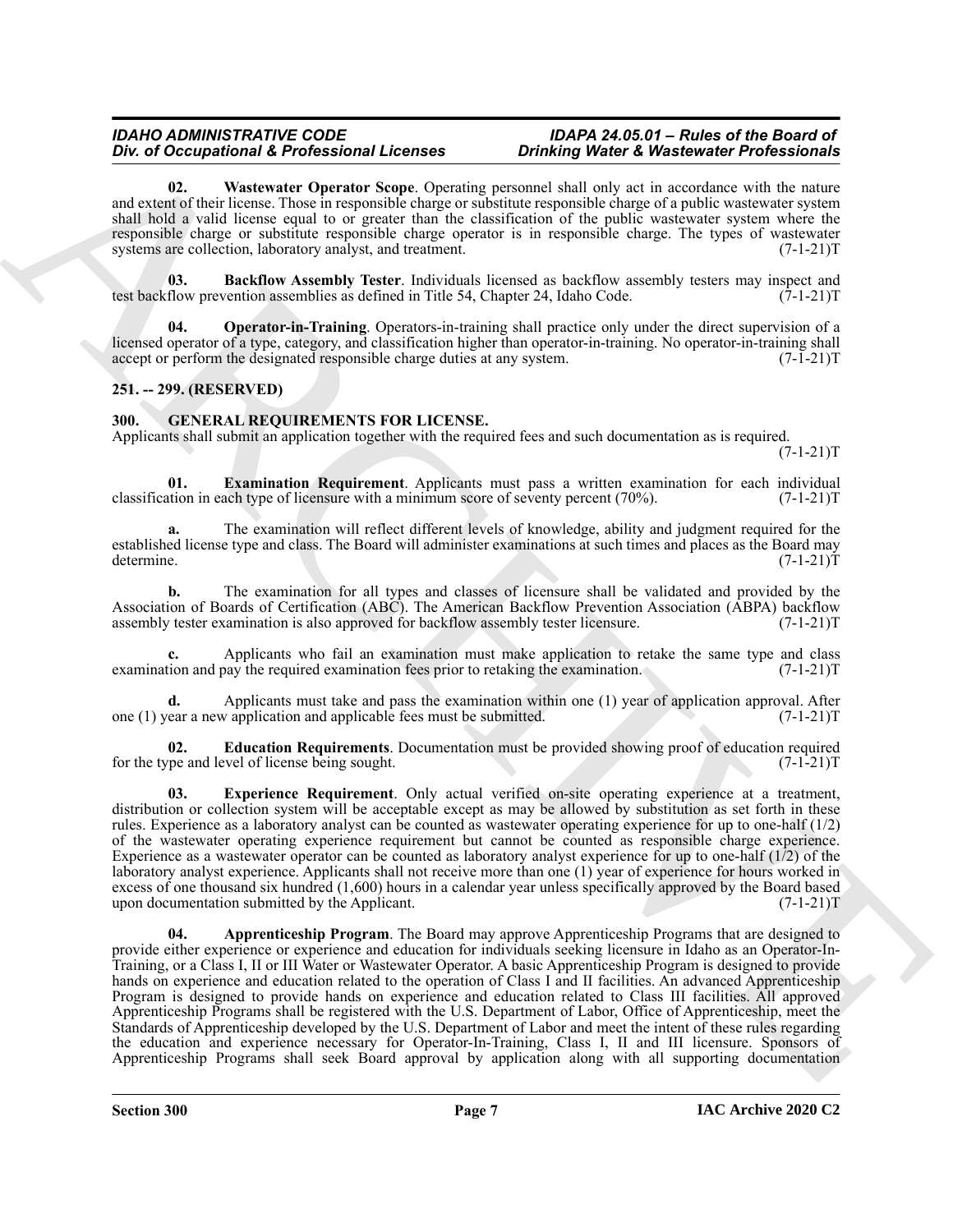<span id="page-7-19"></span><span id="page-7-18"></span><span id="page-7-17"></span><span id="page-7-12"></span><span id="page-7-3"></span><span id="page-7-2"></span><span id="page-7-1"></span><span id="page-7-0"></span>*Bio d'Occupation de la Forenza de Leonardo de Leonardo de Leonardo Professionalisme.*<br>
ARCHIVENTE REVENIER (POSTERIN PRODUCTION DE LA FINANCIA DE LA FINANCIA DE LA FINANCIA DE LA FINANCIA DE LA FINANCIA DE LA FINANCIA D necessary to establish the program meets the intent of these rules regarding education and experience. The Board may revoke the approval of any program that fails to comply with the Board's rules. (7-1-21) revoke the approval of any program that fails to comply with the Board's rules. **301. -- 309. (RESERVED) 310. REQUIREMENTS FOR OPERATOR-IN-TRAINING LICENSE.** Each applicant for an Operator-In-Training License must meet the following requirements: (7-1-21)T **01. Education**. Possess a high school diploma or GED; and  $(7-1-21)T$ **02. Examination**. Pass the relevant Class I examination or be enrolled in an Apprenticeship Program by the Board. (7-1-21)T approved by the Board. **311. -- 314. (RESERVED) 315. REQUIREMENTS FOR A VERY SMALL WATER SYSTEM LICENSE.** To qualify for a Very Small Water System license an operator must meet the following requirements: (7-1-21)T **01. Education**. Possess a high school diploma or GED and;  $(7-1-21)T$ **02.** Experience. Document eighty-eight (88) hours of acceptable on-site operating experience at a stem; and (7-1-21)T water system; and **a.** Complete an approved six-hour water treatment course or an approved six-hour chlorination course or a combination of said approved courses equaling six (6) hours; and (7-1-21)T **b.** Complete an approved six-hour water distribution course; and  $(7-1-21)$ T **03. Examination**. Pass the relevant very small water system examination.  $(7-1-21)T$ **316. -- 319. (RESERVED) 320. REQUIREMENTS FOR A VERY SMALL WASTEWATER SYSTEM LICENSE.** To qualify for a Very Small Wastewater System license, an operator must meet the following requirements:(7-1-21)T **01. Education**. Possess a high school diploma or GED; and  $(7-1-21)$ T **02. Experience**. Document fifty (50) hours of acceptable on-site operating experience at a wastewater in system; and  $(7-1-21)$ collection system; and

<span id="page-7-15"></span><span id="page-7-14"></span><span id="page-7-13"></span><span id="page-7-11"></span><span id="page-7-9"></span><span id="page-7-8"></span><span id="page-7-5"></span><span id="page-7-4"></span>**a.** Fifty (50) hours of acceptable relevant on-site operating experience at a wastewater treatment r lagoon; and  $(7-1-21)T$ system or lagoon; and

**b.** Complete an approved six-hour pumps and motors course or an approved six-hour collection r a combination of said approved courses equaling six (6) hours; and  $(7-1-21)$ course or a combination of said approved courses equaling six  $(6)$  hours; and

**c.** Complete an approved six-hour lagoon operation and maintenance course; or an approved six-hour large soil absorption system course or an approved six-hour wastewater treatment course or a combination of said approved courses equaling six (6) hours; and  $(7-1-21)$ approved courses equaling six  $(6)$  hours; and

<span id="page-7-16"></span><span id="page-7-10"></span>**03. Examination**. Pass the relevant lagoon examination. (7-1-21)T

#### <span id="page-7-6"></span>**321. -- 324. (RESERVED)**

#### <span id="page-7-7"></span>**325. REQUIREMENTS FOR CLASS I RESTRICTED WATER OR WASTEWATER LICENSE.**

To qualify for a Class I Restricted water or wastewater license an operator must meet the following requirements:  $(7-1-21)T$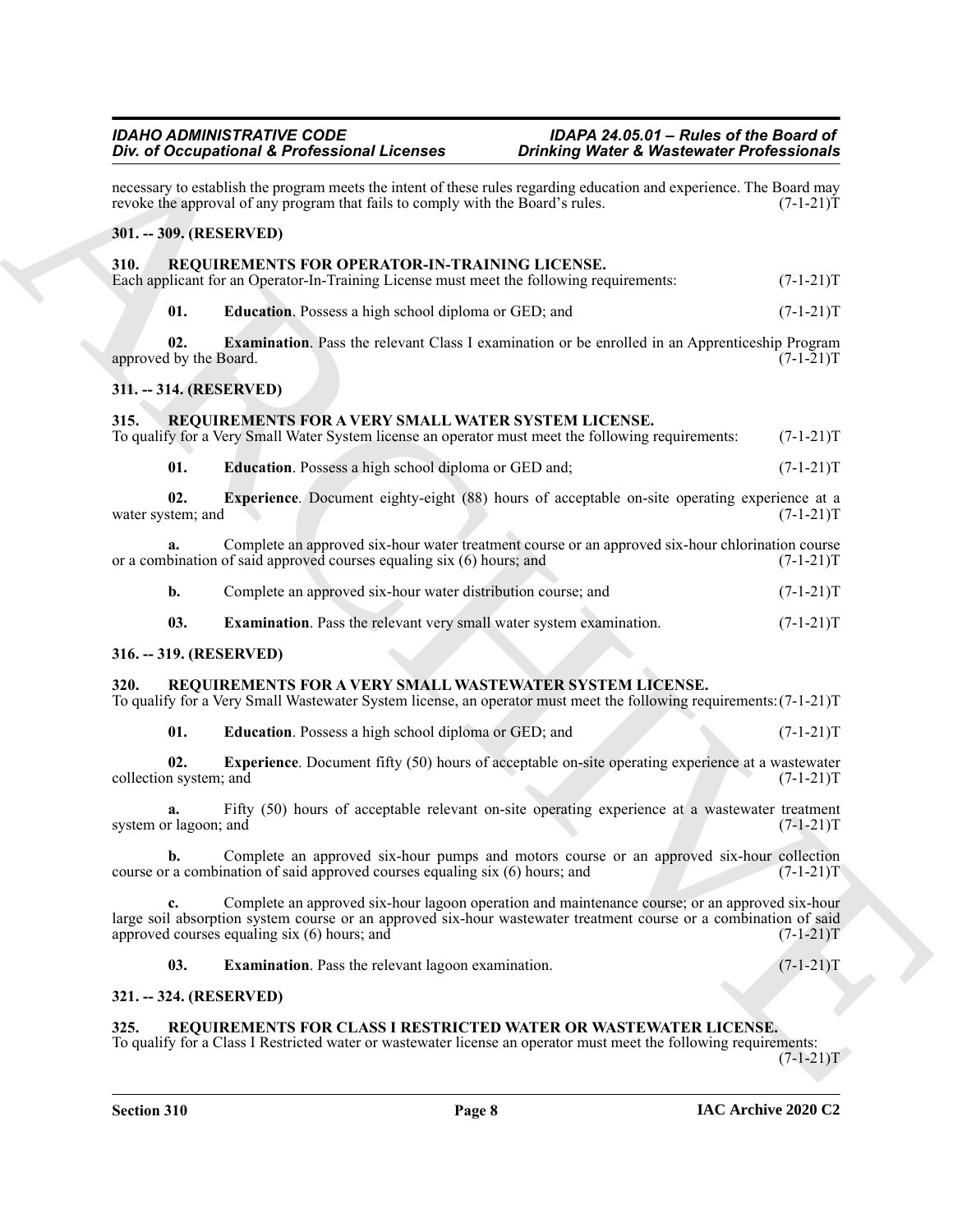<span id="page-8-24"></span><span id="page-8-23"></span><span id="page-8-22"></span><span id="page-8-21"></span><span id="page-8-20"></span><span id="page-8-19"></span><span id="page-8-18"></span><span id="page-8-17"></span><span id="page-8-16"></span><span id="page-8-15"></span><span id="page-8-14"></span><span id="page-8-13"></span><span id="page-8-12"></span><span id="page-8-11"></span><span id="page-8-10"></span><span id="page-8-9"></span><span id="page-8-8"></span><span id="page-8-7"></span><span id="page-8-6"></span><span id="page-8-5"></span><span id="page-8-4"></span><span id="page-8-3"></span><span id="page-8-2"></span><span id="page-8-1"></span><span id="page-8-0"></span>

| Div. of Occupational & Professional Licenses |                                                                                                                                                                                                                                                                                                                                                                                                                       | <b>Drinking Water &amp; Wastewater Professionals</b> |             |
|----------------------------------------------|-----------------------------------------------------------------------------------------------------------------------------------------------------------------------------------------------------------------------------------------------------------------------------------------------------------------------------------------------------------------------------------------------------------------------|------------------------------------------------------|-------------|
| 01.                                          | <b>Education</b> . Possess a high school diploma or GED; and                                                                                                                                                                                                                                                                                                                                                          |                                                      | $(7-1-21)T$ |
| 02.                                          | <b>Experience</b> . Document two hundred sixty (260) hours of acceptable relevant on-site operating<br>experience during twelve (12) consecutive months with the system and complete sixteen (16) hours of continuing<br>education relevant to the license; and                                                                                                                                                       |                                                      | $(7-1-21)T$ |
| 03.                                          | <b>Examination.</b> Pass the relevant Class I examination.                                                                                                                                                                                                                                                                                                                                                            |                                                      | $(7-1-21)T$ |
| 04.                                          | Restricted License Upgrade. Upon obtaining one thousand six hundred (1,600) hours of<br>supervised on-site operating experience for each license, the operator shall be eligible to apply for an unrestricted<br>Class I license. There is no limit on the amount of time needed to obtain the necessary experience to qualify for the<br>unrestricted license. A restricted license is limited to a specific system. |                                                      | $(7-1-21)T$ |
| 326. -- 327. (RESERVED)                      |                                                                                                                                                                                                                                                                                                                                                                                                                       |                                                      |             |
| 328.                                         | REQUIREMENTS FOR A CLASS I OPERATOR LICENSE.<br>To qualify for a Class I operator license an applicant must meet the following requirements:                                                                                                                                                                                                                                                                          |                                                      | $(7-1-21)T$ |
| 01.                                          | <b>Education</b> . Possess a high school diploma or GED; and                                                                                                                                                                                                                                                                                                                                                          |                                                      | $(7-1-21)T$ |
| 02.                                          | <b>Experience.</b> Document one (1) year of acceptable relevant on-site operating experience at a Class I<br>or higher system or successfully complete one (1) year of an Approved Apprenticeship Program; and                                                                                                                                                                                                        |                                                      | $(7-1-21)T$ |
| 03.                                          | Examination. Pass the relevant Class I examination.                                                                                                                                                                                                                                                                                                                                                                   |                                                      | $(7-1-21)T$ |
| 329.                                         | (RESERVED)                                                                                                                                                                                                                                                                                                                                                                                                            |                                                      |             |
| 330.                                         | REQUIREMENTS FOR A CLASS II OPERATOR LICENSE.<br>To qualify for a Class II license an applicant must meet the following requirements:                                                                                                                                                                                                                                                                                 |                                                      | $(7-1-21)T$ |
| 01.                                          | Education. Possess a high school diploma or GED; and                                                                                                                                                                                                                                                                                                                                                                  |                                                      | $(7-1-21)T$ |
| 02.                                          | <b>Experience</b> . Document three (3) years of acceptable relevant on-site operating experience at a<br>Class I or higher system or successfully complete an Approved Apprenticeship Program; and                                                                                                                                                                                                                    |                                                      | $(7-1-21)T$ |
| 03.                                          | <b>Examination.</b> Pass the relevant Class II examination.                                                                                                                                                                                                                                                                                                                                                           |                                                      | $(7-1-21)T$ |
| 331. -- 334. (RESERVED)                      |                                                                                                                                                                                                                                                                                                                                                                                                                       |                                                      |             |
| 335.                                         | REQUIREMENTS FOR A CLASS III OPERATOR LICENSE.<br>To qualify for a Class III license an applicant must meet the following requirements:                                                                                                                                                                                                                                                                               |                                                      | $(7-1-21)T$ |
| 01.                                          | <b>Education</b> . Possess a high school diploma or GED and two (2) years of post-high school education<br>in the environmental control field, engineering or related science; and                                                                                                                                                                                                                                    |                                                      | $(7-1-21)T$ |
| 02.                                          | Experience. Document four (4) years of acceptable relevant on-site operating experience,<br>including two (2) years of responsible charge of a major segment of a system in the same or next lower class, of a<br>Class I or higher system for collection or distribution or Class II or higher system for treatment or successful<br>completion of an Approved Apprenticeship Program; and                           |                                                      | $(7-1-21)T$ |
| 03.                                          | <b>Examination.</b> Pass the relevant Class III examination.                                                                                                                                                                                                                                                                                                                                                          |                                                      | $(7-1-21)T$ |
| 336. -- 339. (RESERVED)                      |                                                                                                                                                                                                                                                                                                                                                                                                                       |                                                      |             |
|                                              |                                                                                                                                                                                                                                                                                                                                                                                                                       |                                                      |             |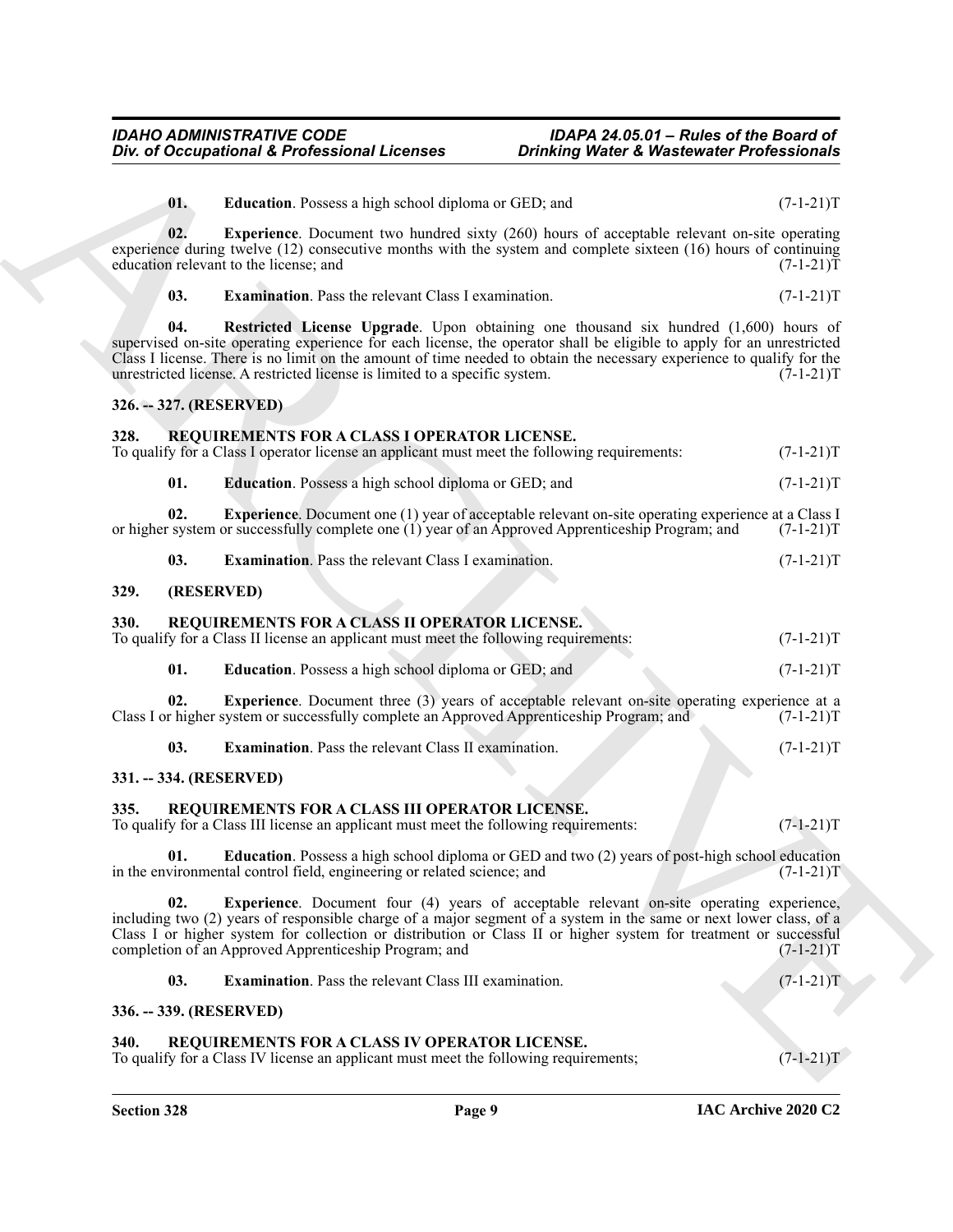<span id="page-9-12"></span>**01. Education**. Possess a high school diploma or GED and four (4) years of post-high school education vironmental control field, engineering or related science; and  $(7-1-21)$ in the environmental control field, engineering or related science; and

**02. Experience**. Document four (4) years of acceptable relevant on-site operating experience, including two (2) years of responsible charge of a major segment of a system in the same or next lower class, at a<br>Class I or higher system for collection or distribution or Class III or higher system for treatment; and Class I or higher system for collection or distribution or Class III or higher system for treatment; and

<span id="page-9-15"></span><span id="page-9-14"></span><span id="page-9-13"></span>**03. Examination**. Pass the relevant Class IV examination. (7-1-21)T

#### <span id="page-9-0"></span>**341. -- 344. (RESERVED)**

#### <span id="page-9-1"></span>**345. REQUIREMENTS FOR A LAGOON OPERATOR LICENSE.**

To qualify for a lagoon license, an operator must meet the following requirements;  $(7-1-21)$ T

<span id="page-9-18"></span><span id="page-9-16"></span>**01. Education**. Possess a high school diploma or GED; and  $(7-1-21)$ T

**02. Experience**. Document twelve (12) consecutive months of acceptable on-site operating experience at a Lagoon system; and (7-1-21)T

<span id="page-9-19"></span><span id="page-9-17"></span>

| 03 |  | <b>Examination.</b> Pass the relevant Lagoon examination. |  |  | $(7-1-21)T$ |  |
|----|--|-----------------------------------------------------------|--|--|-------------|--|
|----|--|-----------------------------------------------------------|--|--|-------------|--|

#### <span id="page-9-2"></span>**346. -- 349. (RESERVED)**

#### <span id="page-9-3"></span>**350. REQUIREMENTS FOR A WASTEWATER LAND APPLICATION LICENSE.**

To qualify for a Wastewater Land Application license, an operator must meet the following requirements: (7-1-21)T

<span id="page-9-22"></span><span id="page-9-20"></span>**01. Education**. Possess a high school diploma or GED: and  $(7-1-21)T$ 

**02. Experience**. Document a minimum six (6) months of on-site operating experience at a wastewater lication system; and  $(7-1-21)T$ land application system; and

<span id="page-9-23"></span><span id="page-9-21"></span>**03. Examination**. Pass the relevant Wastewater Land Application examination; and  $(7-1-21)T$ 

**04.** Other. Possess a wastewater Class I or higher operation license. The wastewater land application operator that is a responsible charge or substitute responsible charge operator must be licensed at the type and class equal to or greater than the classification of the wastewater system. (7-1-21) equal to or greater than the classification of the wastewater system.

#### <span id="page-9-4"></span>**351. -- 354. (RESERVED)**

#### <span id="page-9-8"></span><span id="page-9-5"></span>**355. REQUIREMENTS FOR A BACKFLOW ASSEMBLY TESTER LICENSE.**

To qualify for a backflow assembly tester license, an applicant must meet the following requirements: (7-1-21)T

<span id="page-9-11"></span><span id="page-9-9"></span>**01. Education**. Possess a high school diploma or GED, and  $(7-1-21)$ T

One of Occupational K. Professional Licenses<br>
Units (a) Constant Points and Points and Points and Constant Points and Theorem (A) and the Constant Points and Constant Constant<br>
in the Constant Points and Constant Constant **02. Experience**. Document successful completion of a Board-approved backflow assembly tester training program in compliance with the Cross Connection Control Accepted Procedure and Practice Manual and consisting of theory instruction, practical instruction, and a practical examination in compliance with the USC Test procedures; and  $(7-1-21)$ T procedures; and

<span id="page-9-24"></span><span id="page-9-10"></span>**03. Examination**. Pass the relevant Backflow Assembly Tester examination. (7-1-21)T

#### <span id="page-9-6"></span>**356. -- 359. (RESERVED)**

#### <span id="page-9-7"></span>**360. REQUIREMENTS FOR WASTEWATER LABORATORY ANALYST LICENSE.**

To qualify for a wastewater laboratory analyst license, an applicant must meet the following requirements for the relevant class:  $(7-1-21)$ T relevant class: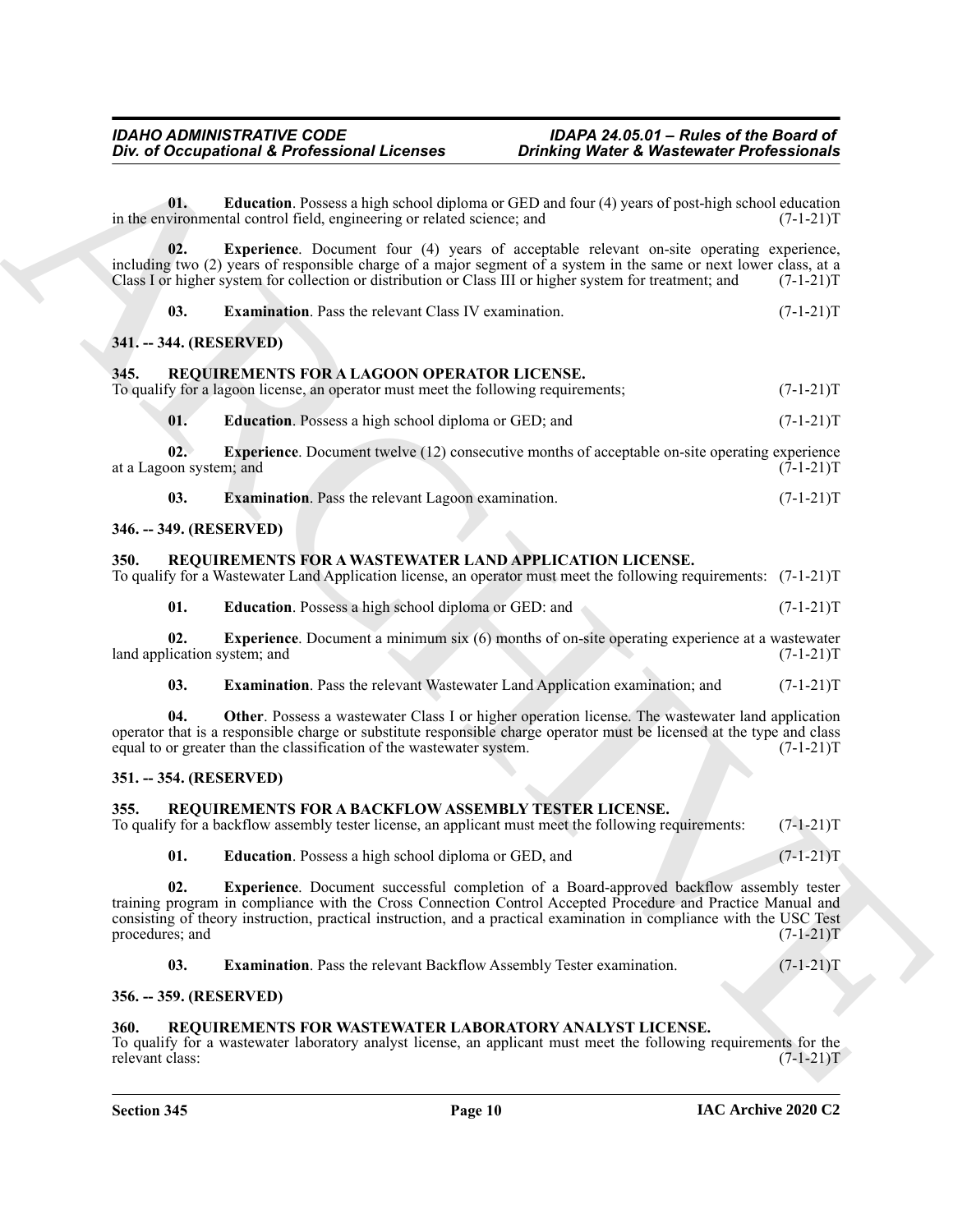<span id="page-10-3"></span><span id="page-10-2"></span>

| Div. of Occupational & Professional Licenses |                                                                                                                                                                                                                                                                                                                                                   | <b>Drinking Water &amp; Wastewater Professionals</b> |             |
|----------------------------------------------|---------------------------------------------------------------------------------------------------------------------------------------------------------------------------------------------------------------------------------------------------------------------------------------------------------------------------------------------------|------------------------------------------------------|-------------|
| 01.                                          | Class I.                                                                                                                                                                                                                                                                                                                                          |                                                      | $(7-1-21)T$ |
| a.                                           | Possess a high school diploma or GED; and                                                                                                                                                                                                                                                                                                         |                                                      | $(7-1-21)T$ |
| b.                                           | Document one (1) year of acceptable lab experience at a class I or higher system; and                                                                                                                                                                                                                                                             |                                                      | $(7-1-21)T$ |
| c.                                           | Pass the relevant class I laboratory analyst examination.                                                                                                                                                                                                                                                                                         |                                                      | $(7-1-21)T$ |
| 02.                                          | Class II.                                                                                                                                                                                                                                                                                                                                         |                                                      | $(7-1-21)T$ |
| a.                                           | Possess a high school diploma or GED; and                                                                                                                                                                                                                                                                                                         |                                                      | $(7-1-21)T$ |
| $\mathbf{b}$ .                               | Document three (3) years of acceptable lab experience at a class I or higher system; and $(7-1-21)$ T                                                                                                                                                                                                                                             |                                                      |             |
| $c_{\cdot}$                                  | Pass the relevant class II laboratory analyst examination.                                                                                                                                                                                                                                                                                        |                                                      | $(7-1-21)T$ |
| 03.                                          | <b>Class III.</b>                                                                                                                                                                                                                                                                                                                                 |                                                      | $(7-1-21)T$ |
| a.                                           | Possess a high school diploma or GED and two (2) years of post-high school education in the<br>environmental control field, engineering or related science; and                                                                                                                                                                                   |                                                      | $(7-1-21)T$ |
| b.                                           | Document four (4) years of acceptable lab experience at a class II or higher system; and $(7-1-21)$ T                                                                                                                                                                                                                                             |                                                      |             |
| c.                                           | Pass the relevant class III laboratory analyst examination.                                                                                                                                                                                                                                                                                       |                                                      | $(7-1-21)T$ |
| 04.                                          | Class IV.                                                                                                                                                                                                                                                                                                                                         |                                                      | $(7-1-21)T$ |
|                                              | Possess a high school diploma or GED and four (4) years of post-high school education in the<br>environmental control field, engineering or related science; and                                                                                                                                                                                  |                                                      | $(7-1-21)T$ |
| b.                                           | Document four (4) years of acceptable lab experience at a class III or higher system; and $(7-1-21)$ T                                                                                                                                                                                                                                            |                                                      |             |
| c.                                           | Pass the relevant class IV laboratory analyst examination.                                                                                                                                                                                                                                                                                        |                                                      | $(7-1-21)T$ |
|                                              | 361. -- 374. (RESERVED)                                                                                                                                                                                                                                                                                                                           |                                                      |             |
| 375.                                         | <b>SUBSTITUTIONS.</b>                                                                                                                                                                                                                                                                                                                             |                                                      |             |
| 01.                                          | Substituting Education for Experience. Applicants may substitute approved education for<br>operating and responsible charge experience as specified below.                                                                                                                                                                                        |                                                      | $(7-1-21)T$ |
| a.                                           | No substitution for on-site operating experience shall be permitted for licensure as a very small<br>system operator or a Class I operator.                                                                                                                                                                                                       |                                                      | $(7-1-21)T$ |
| b.<br>operating experience.                  | For Classes II, III and IV, substitution shall only be allowed for the required experience when fifty<br>percent (50%) of all stated experience (both on-site operating and responsible charge) has been met by actual on-site                                                                                                                    |                                                      | $(7-1-21)T$ |
| $c_{\bullet}$<br>operating experience.       | For Class II, a maximum of one and one-half $(1/2)$ years of post-high school education in the<br>environmental control field, engineering or related science may be substituted for one and one-half $(1/2)$ years of                                                                                                                            |                                                      | $(7-1-21)T$ |
| d.                                           | For Class III and IV, a maximum of two (2) years of post-high school education in the<br>environmental control field, engineering or related science may be substituted for two $\tilde{C}$ ) years of on-site operating<br>experience; however the applicant for Class III must still have one (1) year of responsible charge experience and the |                                                      |             |

#### <span id="page-10-7"></span><span id="page-10-6"></span><span id="page-10-5"></span><span id="page-10-4"></span><span id="page-10-1"></span><span id="page-10-0"></span>**375. SUBSTITUTIONS.**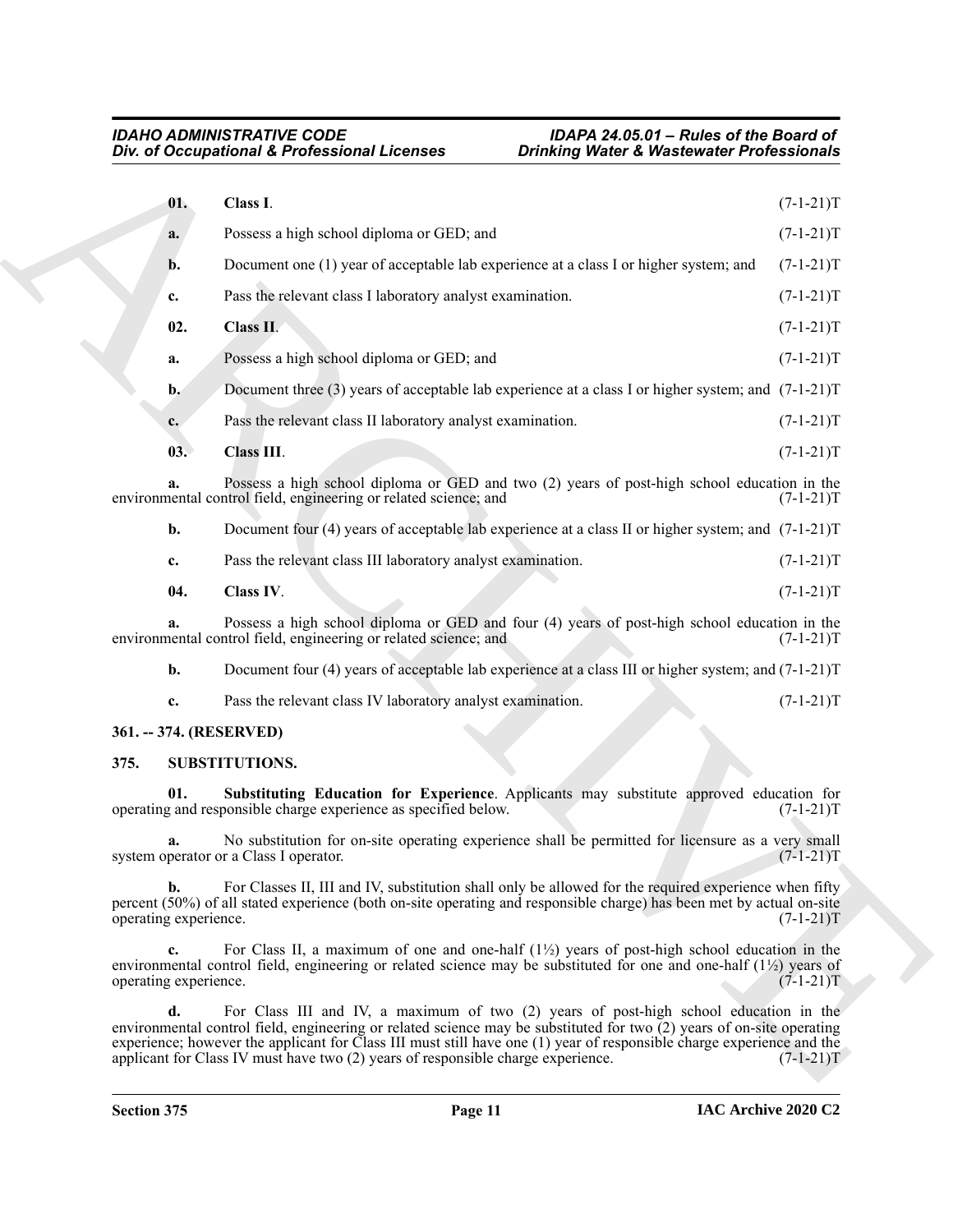**e.** Education substituted for on-site operating experience may not be also credited toward the nequirement. (7-1-21)T education requirement.

**f.** One (1) year of post-high school education may be substituted for one (1) year experience up to a maximum of fifty percent (50%) of the required on-site operating or responsible charge experience.  $(7-1-21)$ T

<span id="page-11-1"></span>**Substituting Experience for Education**. Where applicable, approved on-site operating and e experience may be substituted for education as specified below: (7-1-21)T responsible charge experience may be substituted for education as specified below:

**a.** One (1) year of on-site operating experience may be substituted for two (2) years of grade school or vear of high school with no limitation. (7-1-21)T one  $(1)$  year of high school with no limitation.

One of Oceanpidential & Professional Licenses<br>
Considering Water & Wastewalter Professionals<br>
channel and the considered and the system of the system of the system of the system of the system of the system of the system o **b.** For Class III and IV, additional responsible charge experience (that exceeding the two-year class requirements) may be substituted for post-high school education on a one (1) for one (1) basis: one (1) year additional<br>responsible charge equal one (1) year post-high school education.  $(7-1-21)T$ responsible charge equal one  $(1)$  year post-high school education.

**03. Substituting Experience for Experience**. Related experience may be substituted for experience up to one-half (½) of the operating experience requirement for Class II, III and IV. Experience that may be substituted includes, but is not limited to, the following:  $(7-1-21)T$ 

<span id="page-11-2"></span>**a.** Experience as an environmental or operations consultant;  $(7-1-21)$ T

**b.** Experience in an environmental or engineering branch of federal, state, county, or local government; (7-1-21)T

**c.** Experience as a wastewater collection system operator;  $(7-1-21)$ T

**d.** Experience as a wastewater treatment plant operator;  $(7-1-21)$ T

**e.** Experience as a water distribution system operator and/or manager;  $(7-1-21)$ T

**f.** One (1) year of post-high school education may be substituted for one (1) year experience up to a maximum of fifty percent (50%) of the required operating or responsible charge experience.  $(7-1-21)$ T

**g.** Experience in waste treatment operation and maintenance.  $(7-1-21)$ T

**h.** Experience as a laboratory analyst can be counted as wastewater operating experience for up to one-half (1/2) of the wastewater operating experience requirement but cannot be counted as responsible charge experience. (7-1-21)T experience. (7-1-21)T

**i.** Experience as a wastewater operator can be counted as laboratory analyst experience for up to onehalf (1/2) of the laboratory analyst experience requirement. (7-1-21)  $\Gamma$ 

<span id="page-11-0"></span>**04. Equivalency Policy**. Substitutions for education or experience requirements needed to meet in requirements for license will be evaluated upon the following equivalency policies:  $(7-1-21)$ minimum requirements for license will be evaluated upon the following equivalency policies:

**a.** High School - High School diploma equals GED or equivalent as approved by the Board equals four (4) years.  $(7-1-21)T$ 

**b.** College - Thirty (30) credits equal one (1) year (limited to curricula in environmental engineering, environmental sciences, water/wastewater technology, and/or related fields as determined by the Board). (7-1-21)T

**c.** Continuing Education Units (CEU) for operator training courses, seminars, related college courses, and other training activities. Ten (10) classroom hours equal one (1) CEU; forty-five (45) CEUs equal one (1) year of college. (7-1-21)T college.  $(7-1-21)$ T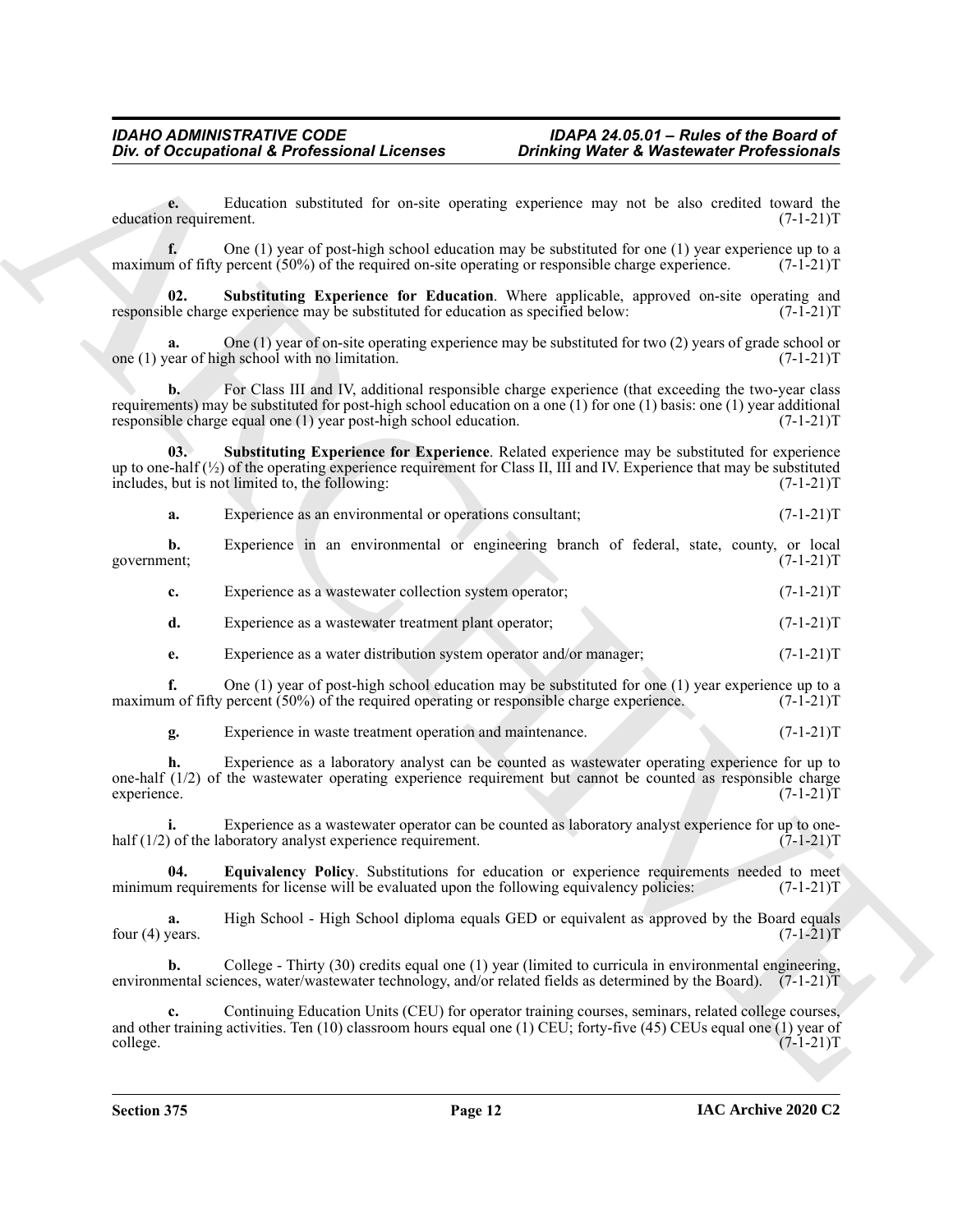#### <span id="page-12-0"></span>**376. -- 399. (RESERVED)**

#### <span id="page-12-9"></span><span id="page-12-1"></span>**400. ENDORSEMENT.**

The board may waive the examination requirements and issue the appropriate license for applicants holding licenses issued by other States that have equivalent license requirements and who otherwise meet the requirements set forth in Subsections 150.02, 150.03, and 150.04. (7-1-21)T

#### <span id="page-12-2"></span>**401. -- 449. (RESERVED)**

#### <span id="page-12-10"></span><span id="page-12-3"></span>**450. WASTEWATER GRANDPARENT PROVISION.**

The board issued grandparent licenses to wastewater operators who provided documentation satisfactory to the board of being in responsible charge of an existing public wastewater system on or before April 15, 2006. (7-1-21 of being in responsible charge of an existing public wastewater system on or before April 15, 2006.

<span id="page-12-11"></span>**Grandparent License**. A grandparent license allowed the licensee to operate in responsible charge of the specific facility identified in the original application. The license is site specific and non-transferable and does not grant authority for the holder to practice at any other system in any capacity as an operator.  $(7-1-21)$ T

<span id="page-12-12"></span>**02. License Requirements**. A grandparent licensed wastewater operator is required to meet all other requirements including the continuing education and renewal requirements. (7-1-21)T

<span id="page-12-13"></span>**03.** Wastewater System Classification Limitations. The grandparent license shall become invalid the classification of the wastewater system changes to a higher classification. (7-1-21) any time the classification of the wastewater system changes to a higher classification.

#### <span id="page-12-4"></span>**451. -- 499. (RESERVED)**

#### <span id="page-12-6"></span><span id="page-12-5"></span>**500. CONTINUING EDUCATION.**

<span id="page-12-7"></span>In order to further protect the health, safety and welfare of Idaho's public, and to facilitate the continued competence of persons licensed under the drinking water and wastewater professionals licensing act, the Board has adopted the following rules for continuing education. (7-1-21)T

*Div. a)* Occupational & *Frobinism* Licences<br>
36. a) Occupational & *Frobinism* Licences<br>
36. a) Occupational ARCHIVES (1998) and the second of the second of the second of the second of the second of the second of the se **01. Continuing Education Requirement**. Each licensee must successfully complete a minimum of six (6) hours (0.6 CEUs) of approved continuing education annually for license renewal, except that backflow assembly testers shall complete an eight (8) hour refresher course every two (2) years for license renewal. Continuing education must be earned in a subject matter relevant to the field in which the license is issued. A licensee holding one (1) or more drinking water license(s) shall be required to meet the annual continuing education requirement for only one license. A licensee holding one (1) or more wastewater license(s) shall be required to meet the annual continuing education requirement for only one license. A licensee holding both drinking water and wastewater class licenses must complete a minimum of six (6) hours annually for the drinking water license plus six (6) hours annually for the wastewater license. (7-1-21)T

**a.** Each licensee shall submit to the Board an annual license renewal application form, together with the required fees, certifying by signed affidavit that compliance with the CE requirements have been met. The Board may conduct such continuing education audits and require verification of attendance as deemed necessary to ensure compliance with the CE requirements. (7-1-21) compliance with the CE requirements.

**b.** A licensee shall be considered to have satisfied their CE requirements for the first renewal of their  $(7-1-21)$ T  $l$  (7-1-21)T

**c.** A water or wastewater licensee may carryover a maximum of six (6) hours of continuing education to meet the next year's continuing education requirement. The same hours may not be carried forward more than one (1) renewal cycle. (7-1-21)  $(1)$  renewal cycle.

**d.** Continuing Education hours for approved operator training courses, seminars, related college courses, and other training activities may be converted to Continuing Education Units (CEU) as follows: Six  $\overline{(6)}$  classroom hours = point six (0.6) CEU. (7-1-21)T classroom hours = point six  $(0.6)$  CEU.

<span id="page-12-8"></span>**02.** Subject Material. The subject material of the continuing education requirement shall be relevant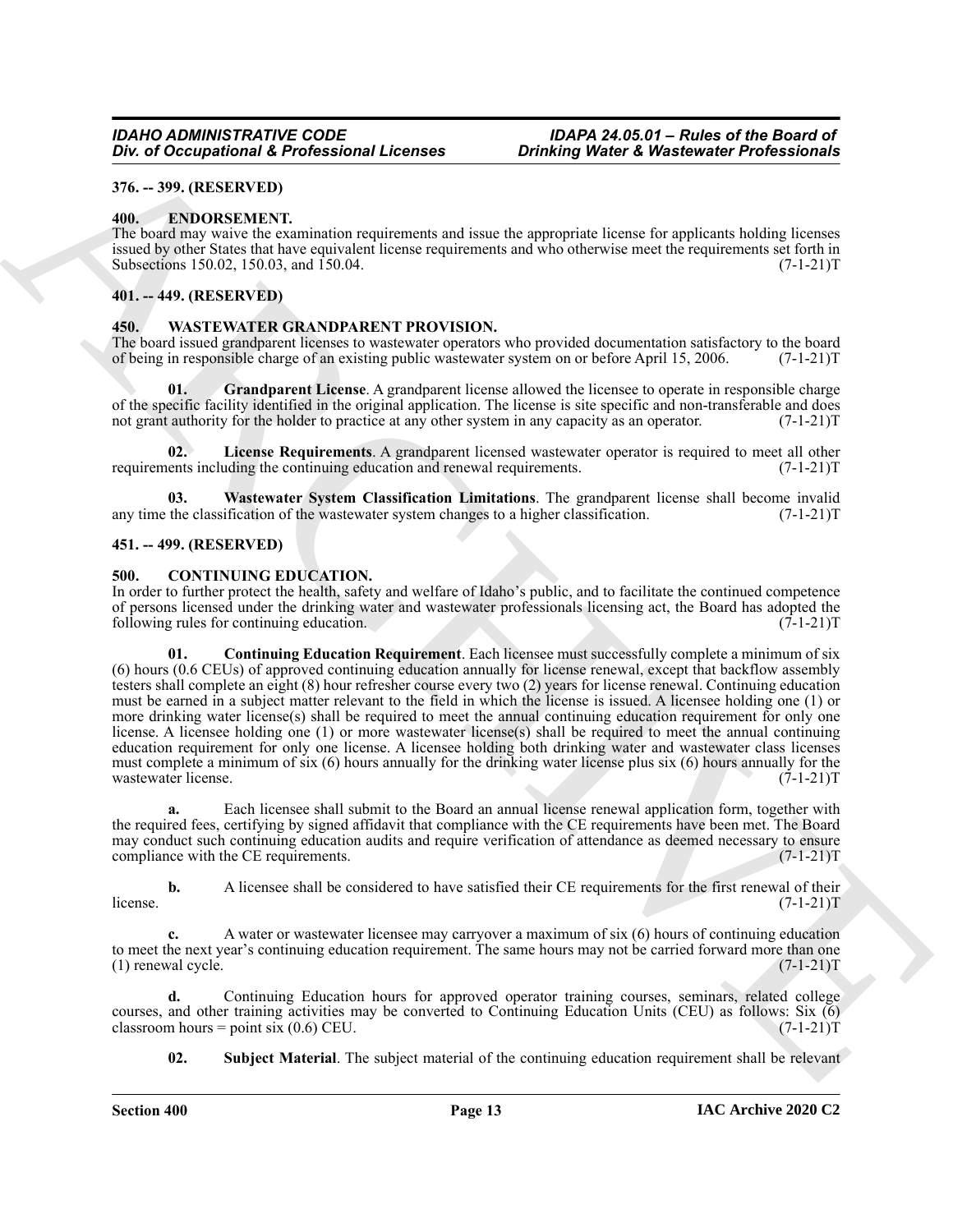#### <span id="page-13-1"></span>*IDAHO ADMINISTRATIVE CODE IDAPA 24.05.01 – Rules of the Board of*  **Div. of Occupational & Professional Licenses**

| to the license for which the continued education is required. "Relevant" shall be limited to material germane to the<br>operation, maintenance and administration of drinking water and wastewater systems as referenced in Chapter 24,<br>Title 54, Idaho Code, and includes those subjects identified in the "need to know" criteria published by the<br>Associations of Boards of Certification.<br>03.<br><b>Course Approval.</b> All course providers must submit requests for approval of continuing education<br>courses to the Board in writing no less than thirty (30) days prior to the course being offered, on a form approved by<br>the Board that includes:<br>The name and qualifications of the instructor or instructors;<br>a.<br>The date, time and location of the course;<br>b.<br>The specific agenda for the course;<br>c.<br>The type and number of continuing education credit hours requested;<br>d.<br>A statement of how the course is believed to be relevant as defined;<br>e.<br>f.<br>Any certificate of approval from a governmental agency if the course has been previously approved<br>for continuing education;<br>The training materials;<br>g.<br>h.<br>Other information as may be requested by the Board.<br>Upon review of all information requested, the Board may either approve or deny any request for a<br>course. Board approval of a course shall be granted for a period not to exceed five (5) years or until the course<br>materials or instructors are changed.<br>Approved Courses. Those continuing education courses which are relevant and approved by the<br>04.<br>states of Nevada, Oregon, Montana, Utah, Wyoming, and Washington are deemed approved by the Board. (7-1-21)T<br>Verification of Attendance. It shall be necessary for each licensee to maintain verification of<br>05.<br>attendance by securing authorized signatures or other documentation from the course instructors or sponsoring<br>institution substantiating any and all hours attended by the licensee. This verification shall be maintained by the<br>licensee and provided upon request of the Board or its agent.<br>Distance Learning and Independent Study. The Board may approve a course of study for<br>06.<br>continuing education credit that does not include the actual physical attendance of the licensee in a face-to-face<br>setting with the course instructor. The licensee shall maintain documentation of the nature and details of the course<br>and evidence that the licensee successfully completed the course, which shall be made available to the Board upon<br>request.<br>07.<br>Failure to Fulfill the Continuing Education Requirements. The license will not be renewed for<br>those licensees who fail to certify or otherwise provide acceptable documentation of meeting the CE requirements.<br>Licensees who make a false attestation regarding compliance with the CE requirements shall be subject to | <b>Drinking Water &amp; Wastewater Professionals</b> |
|----------------------------------------------------------------------------------------------------------------------------------------------------------------------------------------------------------------------------------------------------------------------------------------------------------------------------------------------------------------------------------------------------------------------------------------------------------------------------------------------------------------------------------------------------------------------------------------------------------------------------------------------------------------------------------------------------------------------------------------------------------------------------------------------------------------------------------------------------------------------------------------------------------------------------------------------------------------------------------------------------------------------------------------------------------------------------------------------------------------------------------------------------------------------------------------------------------------------------------------------------------------------------------------------------------------------------------------------------------------------------------------------------------------------------------------------------------------------------------------------------------------------------------------------------------------------------------------------------------------------------------------------------------------------------------------------------------------------------------------------------------------------------------------------------------------------------------------------------------------------------------------------------------------------------------------------------------------------------------------------------------------------------------------------------------------------------------------------------------------------------------------------------------------------------------------------------------------------------------------------------------------------------------------------------------------------------------------------------------------------------------------------------------------------------------------------------------------------------------------------------------------------------------------------------------------------------------------------------------------------------------------------------------------------------------------------------------------------------------------------------------------------------------------------------------------------------------------------------------------------------------------------------------------------------------------------------------------------------------------|------------------------------------------------------|
|                                                                                                                                                                                                                                                                                                                                                                                                                                                                                                                                                                                                                                                                                                                                                                                                                                                                                                                                                                                                                                                                                                                                                                                                                                                                                                                                                                                                                                                                                                                                                                                                                                                                                                                                                                                                                                                                                                                                                                                                                                                                                                                                                                                                                                                                                                                                                                                                                                                                                                                                                                                                                                                                                                                                                                                                                                                                                                                                                                                        | $(7-1-21)T$                                          |
|                                                                                                                                                                                                                                                                                                                                                                                                                                                                                                                                                                                                                                                                                                                                                                                                                                                                                                                                                                                                                                                                                                                                                                                                                                                                                                                                                                                                                                                                                                                                                                                                                                                                                                                                                                                                                                                                                                                                                                                                                                                                                                                                                                                                                                                                                                                                                                                                                                                                                                                                                                                                                                                                                                                                                                                                                                                                                                                                                                                        | $(7-1-21)T$                                          |
|                                                                                                                                                                                                                                                                                                                                                                                                                                                                                                                                                                                                                                                                                                                                                                                                                                                                                                                                                                                                                                                                                                                                                                                                                                                                                                                                                                                                                                                                                                                                                                                                                                                                                                                                                                                                                                                                                                                                                                                                                                                                                                                                                                                                                                                                                                                                                                                                                                                                                                                                                                                                                                                                                                                                                                                                                                                                                                                                                                                        | $(7-1-21)T$                                          |
|                                                                                                                                                                                                                                                                                                                                                                                                                                                                                                                                                                                                                                                                                                                                                                                                                                                                                                                                                                                                                                                                                                                                                                                                                                                                                                                                                                                                                                                                                                                                                                                                                                                                                                                                                                                                                                                                                                                                                                                                                                                                                                                                                                                                                                                                                                                                                                                                                                                                                                                                                                                                                                                                                                                                                                                                                                                                                                                                                                                        | $(7-1-21)T$                                          |
|                                                                                                                                                                                                                                                                                                                                                                                                                                                                                                                                                                                                                                                                                                                                                                                                                                                                                                                                                                                                                                                                                                                                                                                                                                                                                                                                                                                                                                                                                                                                                                                                                                                                                                                                                                                                                                                                                                                                                                                                                                                                                                                                                                                                                                                                                                                                                                                                                                                                                                                                                                                                                                                                                                                                                                                                                                                                                                                                                                                        | $(7-1-21)T$                                          |
|                                                                                                                                                                                                                                                                                                                                                                                                                                                                                                                                                                                                                                                                                                                                                                                                                                                                                                                                                                                                                                                                                                                                                                                                                                                                                                                                                                                                                                                                                                                                                                                                                                                                                                                                                                                                                                                                                                                                                                                                                                                                                                                                                                                                                                                                                                                                                                                                                                                                                                                                                                                                                                                                                                                                                                                                                                                                                                                                                                                        | $(7-1-21)T$                                          |
|                                                                                                                                                                                                                                                                                                                                                                                                                                                                                                                                                                                                                                                                                                                                                                                                                                                                                                                                                                                                                                                                                                                                                                                                                                                                                                                                                                                                                                                                                                                                                                                                                                                                                                                                                                                                                                                                                                                                                                                                                                                                                                                                                                                                                                                                                                                                                                                                                                                                                                                                                                                                                                                                                                                                                                                                                                                                                                                                                                                        | $(7-1-21)T$                                          |
|                                                                                                                                                                                                                                                                                                                                                                                                                                                                                                                                                                                                                                                                                                                                                                                                                                                                                                                                                                                                                                                                                                                                                                                                                                                                                                                                                                                                                                                                                                                                                                                                                                                                                                                                                                                                                                                                                                                                                                                                                                                                                                                                                                                                                                                                                                                                                                                                                                                                                                                                                                                                                                                                                                                                                                                                                                                                                                                                                                                        | $(7-1-21)T$                                          |
|                                                                                                                                                                                                                                                                                                                                                                                                                                                                                                                                                                                                                                                                                                                                                                                                                                                                                                                                                                                                                                                                                                                                                                                                                                                                                                                                                                                                                                                                                                                                                                                                                                                                                                                                                                                                                                                                                                                                                                                                                                                                                                                                                                                                                                                                                                                                                                                                                                                                                                                                                                                                                                                                                                                                                                                                                                                                                                                                                                                        | $(7-1-21)T$                                          |
|                                                                                                                                                                                                                                                                                                                                                                                                                                                                                                                                                                                                                                                                                                                                                                                                                                                                                                                                                                                                                                                                                                                                                                                                                                                                                                                                                                                                                                                                                                                                                                                                                                                                                                                                                                                                                                                                                                                                                                                                                                                                                                                                                                                                                                                                                                                                                                                                                                                                                                                                                                                                                                                                                                                                                                                                                                                                                                                                                                                        | $(7-1-21)T$                                          |
|                                                                                                                                                                                                                                                                                                                                                                                                                                                                                                                                                                                                                                                                                                                                                                                                                                                                                                                                                                                                                                                                                                                                                                                                                                                                                                                                                                                                                                                                                                                                                                                                                                                                                                                                                                                                                                                                                                                                                                                                                                                                                                                                                                                                                                                                                                                                                                                                                                                                                                                                                                                                                                                                                                                                                                                                                                                                                                                                                                                        | $(7-1-21)T$                                          |
|                                                                                                                                                                                                                                                                                                                                                                                                                                                                                                                                                                                                                                                                                                                                                                                                                                                                                                                                                                                                                                                                                                                                                                                                                                                                                                                                                                                                                                                                                                                                                                                                                                                                                                                                                                                                                                                                                                                                                                                                                                                                                                                                                                                                                                                                                                                                                                                                                                                                                                                                                                                                                                                                                                                                                                                                                                                                                                                                                                                        |                                                      |
|                                                                                                                                                                                                                                                                                                                                                                                                                                                                                                                                                                                                                                                                                                                                                                                                                                                                                                                                                                                                                                                                                                                                                                                                                                                                                                                                                                                                                                                                                                                                                                                                                                                                                                                                                                                                                                                                                                                                                                                                                                                                                                                                                                                                                                                                                                                                                                                                                                                                                                                                                                                                                                                                                                                                                                                                                                                                                                                                                                                        | $(7-1-21)T$                                          |
|                                                                                                                                                                                                                                                                                                                                                                                                                                                                                                                                                                                                                                                                                                                                                                                                                                                                                                                                                                                                                                                                                                                                                                                                                                                                                                                                                                                                                                                                                                                                                                                                                                                                                                                                                                                                                                                                                                                                                                                                                                                                                                                                                                                                                                                                                                                                                                                                                                                                                                                                                                                                                                                                                                                                                                                                                                                                                                                                                                                        | $(7-1-21)T$                                          |
| disciplinary action by the Board.                                                                                                                                                                                                                                                                                                                                                                                                                                                                                                                                                                                                                                                                                                                                                                                                                                                                                                                                                                                                                                                                                                                                                                                                                                                                                                                                                                                                                                                                                                                                                                                                                                                                                                                                                                                                                                                                                                                                                                                                                                                                                                                                                                                                                                                                                                                                                                                                                                                                                                                                                                                                                                                                                                                                                                                                                                                                                                                                                      | $(7-1-21)T$                                          |
| <b>Exemptions.</b> The Board may waive the continuing education requirement or extend the deadline<br>08.<br>up to ninety (90) days for any one or more of the following circumstances. The licensee must request the exemption<br>and provide any information requested to assist the Board in making a determination. An exemption may be granted<br>at the sole discretion of the Board.                                                                                                                                                                                                                                                                                                                                                                                                                                                                                                                                                                                                                                                                                                                                                                                                                                                                                                                                                                                                                                                                                                                                                                                                                                                                                                                                                                                                                                                                                                                                                                                                                                                                                                                                                                                                                                                                                                                                                                                                                                                                                                                                                                                                                                                                                                                                                                                                                                                                                                                                                                                            | $(7-1-21)T$                                          |
| The licensee is a resident of another jurisdiction recognized by the Board having a continuing<br>a.<br>professional education requirement for licensure renewal and has complied with the requirements of that state or<br>district.                                                                                                                                                                                                                                                                                                                                                                                                                                                                                                                                                                                                                                                                                                                                                                                                                                                                                                                                                                                                                                                                                                                                                                                                                                                                                                                                                                                                                                                                                                                                                                                                                                                                                                                                                                                                                                                                                                                                                                                                                                                                                                                                                                                                                                                                                                                                                                                                                                                                                                                                                                                                                                                                                                                                                  | $(7-1-21)T$                                          |

<span id="page-13-5"></span><span id="page-13-2"></span><span id="page-13-0"></span>

| The training materials; | $(7-1-21)T$ |  |
|-------------------------|-------------|--|
|-------------------------|-------------|--|

<span id="page-13-4"></span><span id="page-13-3"></span>**Section 500 Page 14**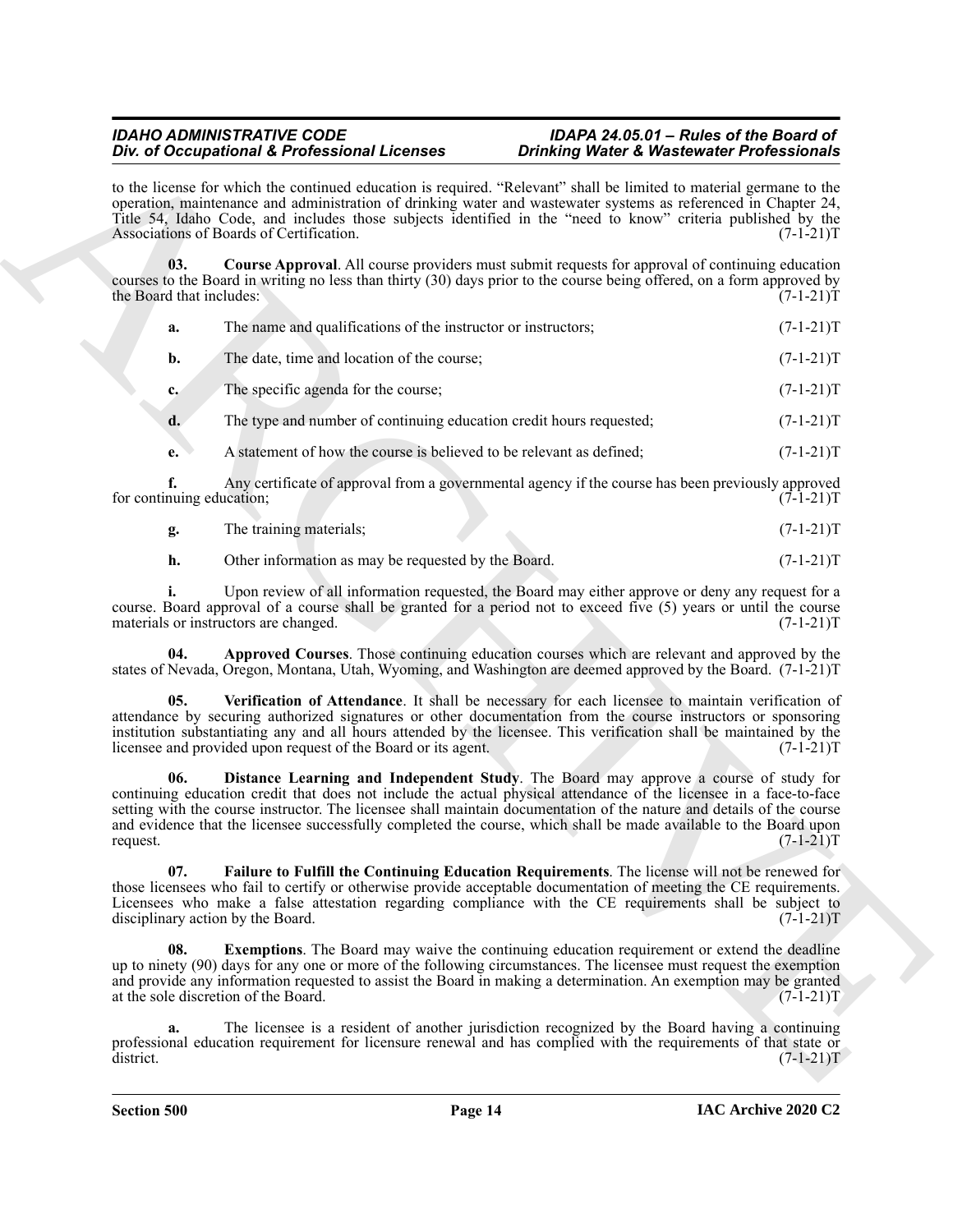**b.** The licensee is a government employee working outside the continental United States. (7-1-21)T

**c.** The licensee documents individual hardship, including health (certified by a medical doctor) or other good cause. (7-1-21)T

#### <span id="page-14-0"></span>**501. -- 599. (RESERVED)**

#### <span id="page-14-12"></span><span id="page-14-1"></span>**600. RENEWAL OR REINSTATEMENT OF LICENSE.**

<span id="page-14-14"></span>**01. Expiration Date**. All licenses expire and must be renewed annually on forms approved by the Board in accordance with Section 67-2614, Idaho Code. Licenses not so renewed will be cancelled in accordance with Section 67-2614, Idaho Code. with Section 67-2614, Idaho Code.

<span id="page-14-16"></span><span id="page-14-15"></span>**02. Reinstatement**. Any license cancelled for failure to renew may be reinstated in accordance with Section 67-2614, Idaho Code, with the exception that the applicant shall submit proof of having completed the total number of required continuing education for each year the license or certificate was cancelled. (7-1-21)T number of required continuing education for each year the license or certificate was cancelled.

One of Occupational K. Professional Licenses<br>
This location (Associated Professional Section 2011)<br>
The location is a generation engine weeking books that including his continued books is a control of  $\sim$  14.117<br>
ARCHIVE **03. Operator-in-Training License**. Applicants for the operator-in-training license shall, upon compliance with the requirements of Subsections 300.01 and 300.02, be issued a "one-time" non-renewable license for the purpose of gaining supervised experience as an operator-in-training (OIT). This license will be valid for three (3) years from the date of issue.  $(7-1-21)$ T  $(3)$  years from the date of issue.

<span id="page-14-13"></span>**04. Backflow Assembly Testers**. Backflow assembly testers shall complete a Board-approved eight (8) hour refresher course every two (2) years for license renewal. (7-1-21)  $\Gamma$ 

<span id="page-14-17"></span>**05. Wastewater Land Application License**. Wastewater land application licenses shall not be unless the licensee also maintains a current wastewater treatment license. (7-1-21) renewed unless the licensee also maintains a current wastewater treatment license.

#### <span id="page-14-2"></span>**601. -- 649. (RESERVED)**

<span id="page-14-8"></span><span id="page-14-3"></span>**650. BACKFLOW ASSEMBLY TESTER CODE OF ETHICS AND STANDARDS OF CONDUCT.** All backflow assembly tester licensees shall comply with the Idaho Backflow Assembly Tester Code of Ethics and Standards of Conduct as approved by the Board and attached to these rules as Appendix A. (7-1-21)T

#### <span id="page-14-4"></span>**651. -- 699. (RESERVED)**

#### <span id="page-14-9"></span><span id="page-14-5"></span>**700. DISCIPLINE.**

<span id="page-14-10"></span>**01. Civil Fine**. The Board may impose a civil fine not to exceed one thousand dollars (\$1,000) upon a licensee for each violation of Chapter 24, Title 54, Idaho Code.

<span id="page-14-11"></span>**02.** Costs and Fees. The Board may order a licensee to pay the costs and fees incurred by the Board in tigation or prosecution of the licensee for violation of Chapter 24, Title 54, Idaho Code. (7-1-21) the investigation or prosecution of the licensee for violation of Chapter  $24$ , Title 54, Idaho Code.

#### <span id="page-14-6"></span>**701. -- 999. (RESERVED)**

#### <span id="page-14-7"></span>**APPENDIX A**

#### **IDAHO BACKFLOW ASSEMBLY TESTER CODE OF ETHICS AND STANDARDS OF CONDUCT**

The purpose of this rule is to protect public health by setting minimum requirements and standards for licensed Backflow Assembly Testers in Idaho who inspect and field test backflow assemblies, backflow prevention devices and air gaps that protect public water systems.

**1. Code of Ethics** -- A licensed Backflow Assembly Tester shall: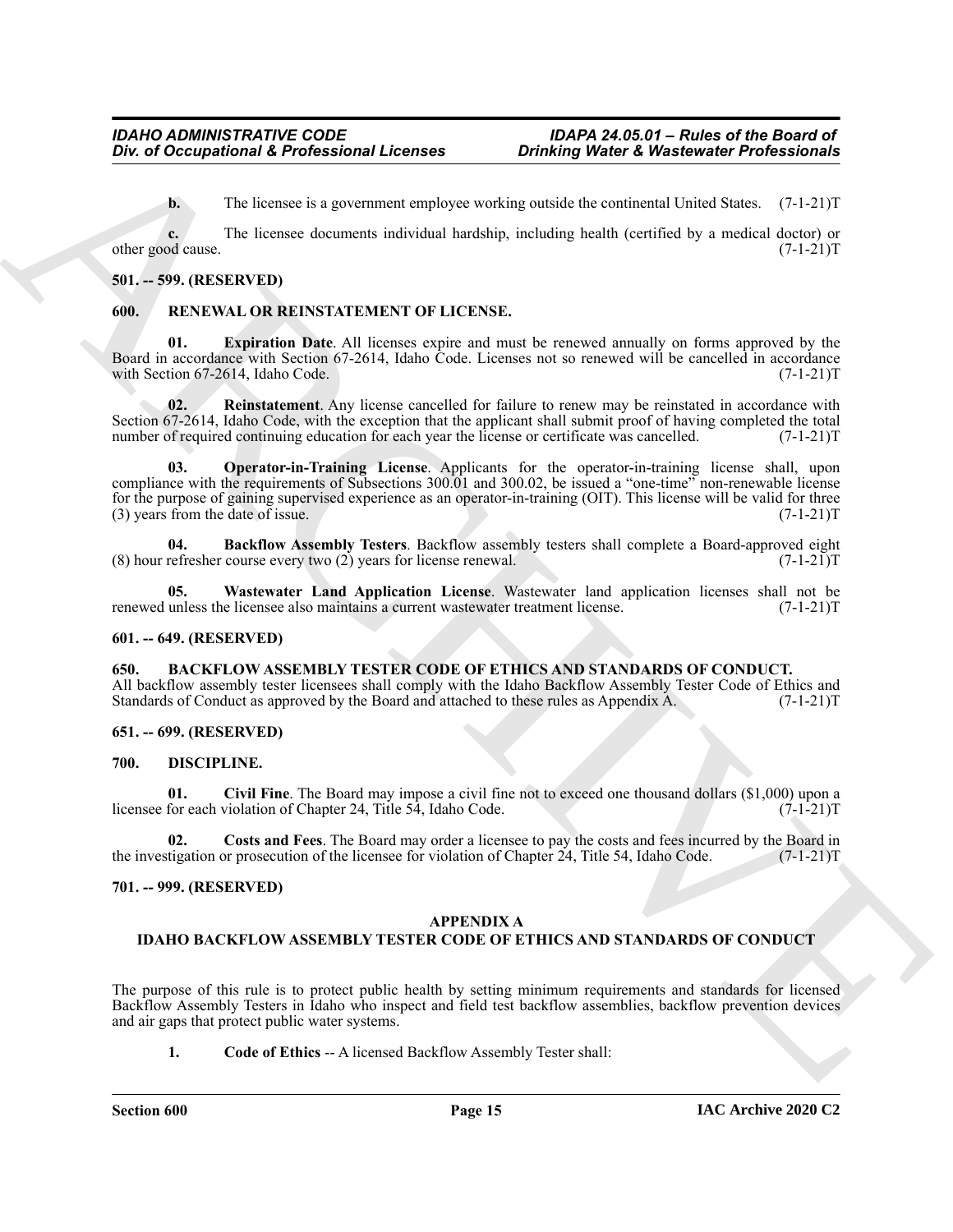## *IDAHO ADMINISTRATIVE CODE IDAPA 24.05.01 – Rules of the Board of*

**a.** At all times, act in accordance with his/her primary obligation to perform his/her duties with due care and diligence to protect the safety, health and welfare of the public;

**b.** Comply with the laws and rules governing Backflow Assembly Testers and all applicable state and federal laws and regulations relating to backflow assembly testing;

**c.** Perform only those duties consistent with and appropriate to his/her experience, training. skills, abilities, and licensure; and

**d.** Be objective and truthful in all professional reports, statements, or testimony and include all relevant and pertinent information in such reports, statements or testimony.

#### **2. Definitions:**

One of Occupational & Professional Learness collimeter promotion for the structure of Professional Executive control and the structure of the structure of the structure of the structure of the structure of the structure o **a.** Backflow Prevention Assembly: an approved assembly such as a Double Check Valve Assembly (DCVA), a Pressure Vacuum Breaker Assembly (PVBA), a Reduced Pressure Backflow Assembly (RPBA), or a Spill-Resistant Pressure Vacuum Breaker Assembly (SVBA) used for the protection of the public water supply according to the provisions of IDAPA 58.01.08, "Idaho Rules for Public Drinking Water Systems," as administered by DEQ.

**b.** Backflow Prevention Device: an approved device such as an Atmospheric Vacuum Breaker (AVB), which does not contain valves or test ports, or a method, such as an air gap, that is utilized to prevent cross connections to a public water supply.

**c.** Calibration/Verification: the annual verification, calibration, or both of a backflow assembly field test kit by an instrument calibration laboratory/facility or by a person qualified to verify and calibrate a field test kit such as a manufacturer, dealer licensed to calibrate or verify field test kits, or calibration technician.

**d.** Customer: means the owner of the property or his/her authorized or appointed agent.

**e.** Field Test Kit: an instrument, either mechanical or electronic in design, and all related fittings, tools, equipment and appurtenances necessary to perform field verification tests on backflow prevention assemblies.

#### **3. Standards of Conduct**

**a.** Principle 1 -- A Backflow Assembly Tester shall act only within the scope of practice as set forth in the Board's laws and rules. A Backflow Assembly Tester must use due care and diligence in performing his/her duties.

**b.** Principle 2 -- When conducting inspections and field tests of backflow prevention assemblies, a Backflow Assembly Tester must use test procedures that comply with standard field test procedures.

**c.** Principle 3 -- The Backflow Assembly Tester shall observe or inspect existing installations of backflow prevention assemblies to identify whether the assembly is properly installed and whether, in the opinion of the Backflow Assembly Tester, the assembly is adequate and appropriate for the degree of hazard posed to the Public Water System having jurisdiction over the assembly.

i. A Backflow Assembly Tester must report improperly installed assemblies to the customer and the Public Water System having jurisdiction over the backflow prevention assembly and also must note the discrepancy on the test report and submit the test report to the customer and the Public Water System having jurisdiction over the backflow prevention assembly.

ii. A Backflow Assembly Tester must note discrepancies regarding inadequate or inappropriate backflow prevention assemblies on the test report and submit the test report to the customer and the Public Water System having jurisdiction over the backflow prevention assembly.

**d.** Principle 4 -- A Backflow Assembly Tester shall use a properly working and calibrated field test kit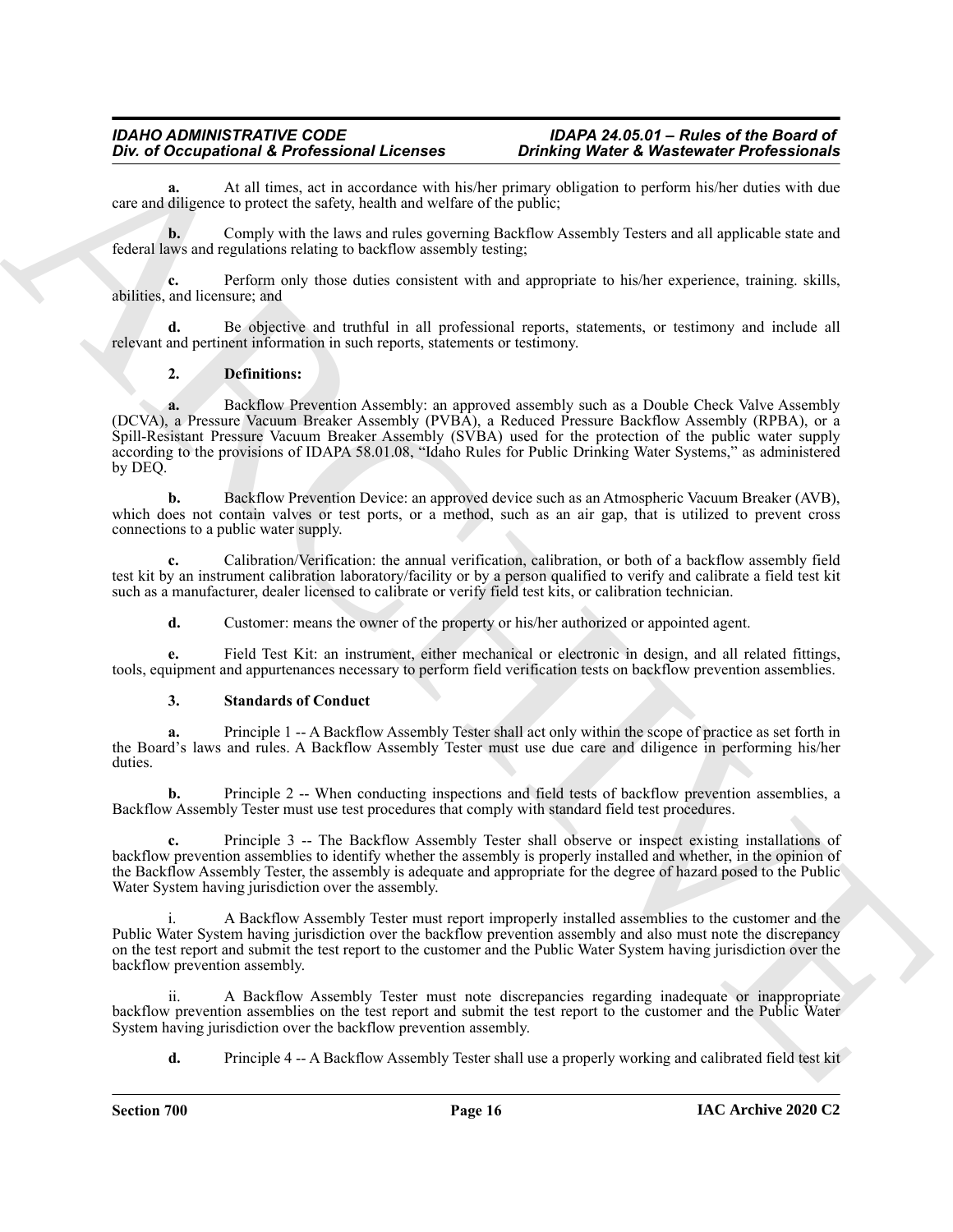## *IDAHO ADMINISTRATIVE CODE IDAPA 24.05.01 – Rules of the Board of*

## **Drinking Water & Wastewater Professionals**

The of Decomposition of References and the space of the space of the space of the space of the space of the space of the space of the space of the space of the space of the space of the space of the space of the space of that meets the requirements of the Pacific Northwest Section of the American Water Works Association Cross Connection Control Manual, Seventh Edition, November 2012. When requested by a Public Water System, a Backflow Assembly Tester shall submit the most recent calibration report that verifies the accuracy of the field kit. When requested by a Public Water System, a Backflow Assembly Tester shall submit proof of current licensure in Idaho as a Backflow Assembly Tester.

**e.** Principle 5 -- The Backflow Assembly Tester must competently use a field test kit, all tools, and other equipment and appurtenances necessary to inspect and field test backflow prevention assemblies, inspect air gaps and backflow prevention devices.

**f.** Principle 6 -- When a backflow prevention assembly passes a field test, the Backflow Assembly Tester shall submit within fifteen (15) business days of performing the field test a passing test report to the customer and the Public Water System having jurisdiction over the backflow prevention assembly.

**g.** Principle 7 -- When a backflow prevention assembly is defective or fails to pass the field test, the Backflow Assembly Tester shall submit immediately, if possible, but no later than within two (2) business days, a failing field test report to the customer and the Public Water System having jurisdiction over the backflow prevention assembly.

**h.** Principle 8 -- The Backflow Assembly Tester shall complete a test report for each backflow prevention assembly for which the Backflow Assembly Tester conducts a field test. A test report must be legible and contain all relevant and pertinent information pertaining to the field test including, at a minimum, the make, model, size, serial number, orientation, and test results for each test conducted.

A Backflow Assembly Tester shall record data and sign test reports only for backflow prevention assemblies for which the Backflow Assembly Tester has personally conducted the field test.

ii. A Backflow Assembly Tester shall not falsify the results of a backflow prevention assembly field test or inspection.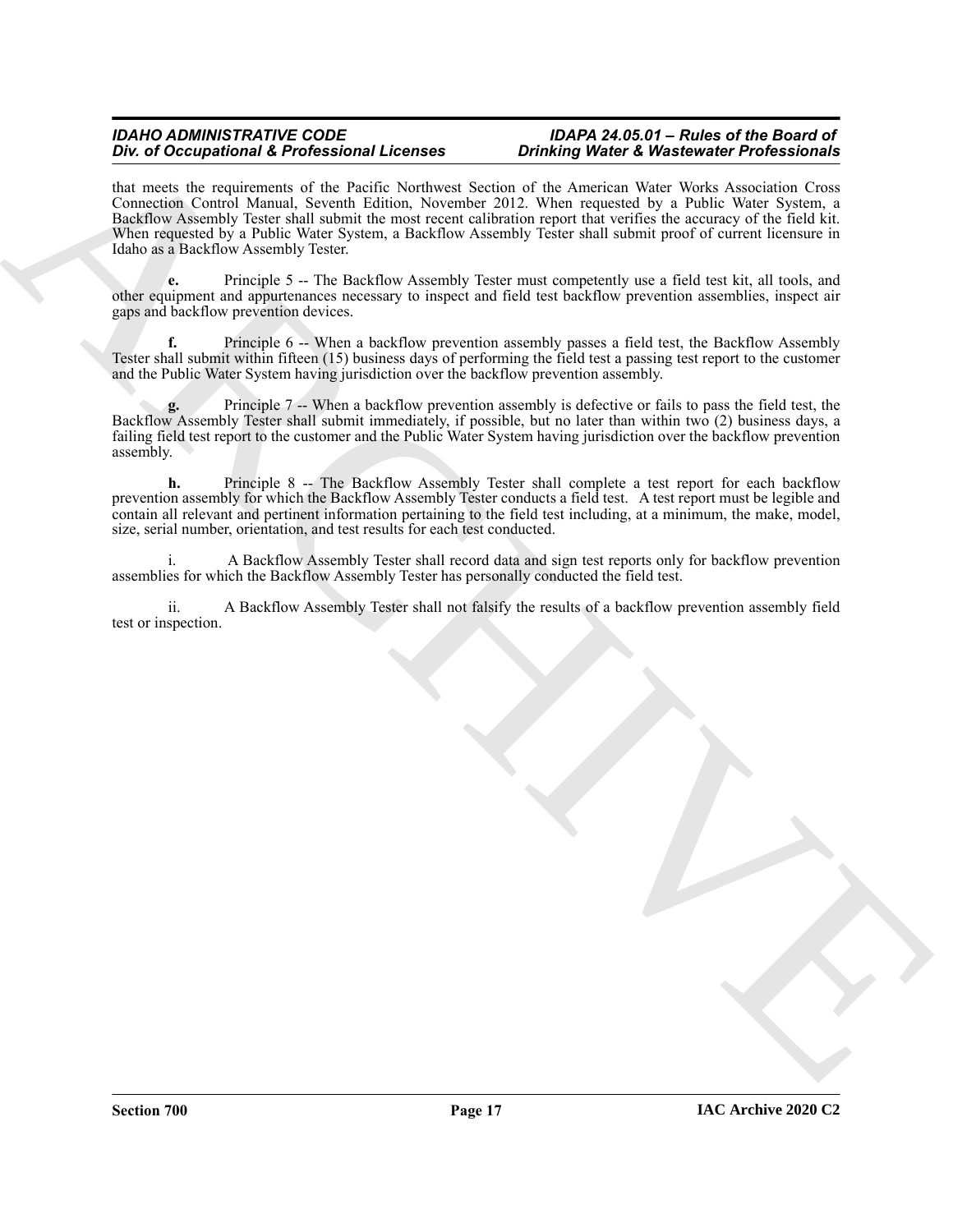## *Subject Index*

#### **A**

Appendix A, Idaho Backflow Assembly Tester Code Of Ethics & Standards Of Conduct 15 Application 5 Application Required 5 Licensure by Endorsement 5 Licensure by Examination 5

#### **B**

Backflow Assembly Tester Code Of Ethics & Standards Of Conduct 15

#### **C**

Continuing Education 13 Approved Courses 14 Continuing Education Requirement 13 Course Approval 14 Distance Learning & Independent Study 14 Exemptions 14 Failure to Fulfill the Continuing Education Requirements 14 Subject Material 13 Verification of Attendance 14

#### **D**

Definitions, IDAPA 24.05.01 4 Class I Restricted License 4 DEQ 4 Direct Supervision 4 Endorsement 4 EPA 4 Experience 4 On-Site Operating Experience 4 Operating Personnel 4 Person 4 Responsible Charge Operator 4 Substitute or Back-Up Responsible Charge Operator 4 Very Small Public Drinking Water System 4 Very Small Wastewater System 4 Discipline 15 Civil Fine 15 Costs & Fees 15 **E** Endorsement 13

**F** Fees For Examination & Licensure 6 **G**

General Requirements For License 7 Apprenticeship Program 7 Education Requirements 7

Examination Requirement 7 Experience Requirement 7

#### **L**

Legal Authority 4 License Required - Scope Of Practice 6 Backflow Assembly Tester 7 Drinking Water Operator Scope 6 Operator-in-Training 7 Wastewater Operator Scope 7 License Types & Classifications 5 Backflow Assembly Tester 6 Drinking Water Distribution Operator 5 Drinking Water Treatment Operator 6 Drinking Water Very Small System Operator 6 Wastewater Collection Operator 6 Wastewater Laboratory Analyst 6 Wastewater Treatment Operator 6 Wastewater Very Small System Operator 6

#### **O**

Organization 5

#### **R**

Renewal Or Reinstatement Of License 15 Backflow Assembly Testers 15 Expiration Date 15 Operator-in-Training License 15 Reinstatement 15 Wastewater Land Application License 15 Requirements For A Backflow Assembly Tester License 10 Education 10 Examination 10 Experience 10 Requirements For A Class I Operator License 9 Education 9 Examination 9 Experience 9 Requirements For A Class II Operator License 9 Education 9 Examination 9 Experience 9 Requirements For A Class III Operator License 9

[A](#page-14-7)ppears Addisordered through the continues of the continues of the continues of the continues of the continues of the continues of the continues of the continues of the continues of the continues of the continues of the c Education 9 Examination 9 Experience 9 Requirements For A Class IV Operator License 9 Education 10 Examination 10 Experience 10 Requirements For A Lagoon Operator License 10 Education 10 Examination 10 Experience 10 Requirements For A Very Small Wastewater System License 8 Education 8 Examination 8 Experience 8 Requirements For A Very Small Water System License 8 Education 8 Examination 8 Experience 8 Requirements For A Wastewater Land Application License 10 Education 10 Examination 10 Experience 10 Other 10 Requirements For Class I Restricted Water Or Wastewater License 8 Education 9 Examination 9 Experience 9 Restricted License Upgrade 9 Requirements For Operator-In-Training License 8 Education 8 Examination 8 Requirements For Wastewater Laboratory Analyst License 10 Class I 11 Class<sub>II</sub> 11 Class III 11<br>Class IV 11 Class IV **S**

Scope 4 Substitutions 11 Equivalency Policy 12 Substituting Education for Experience 11 Substituting Experience for Education 12 Substituting Experience for Experience 12